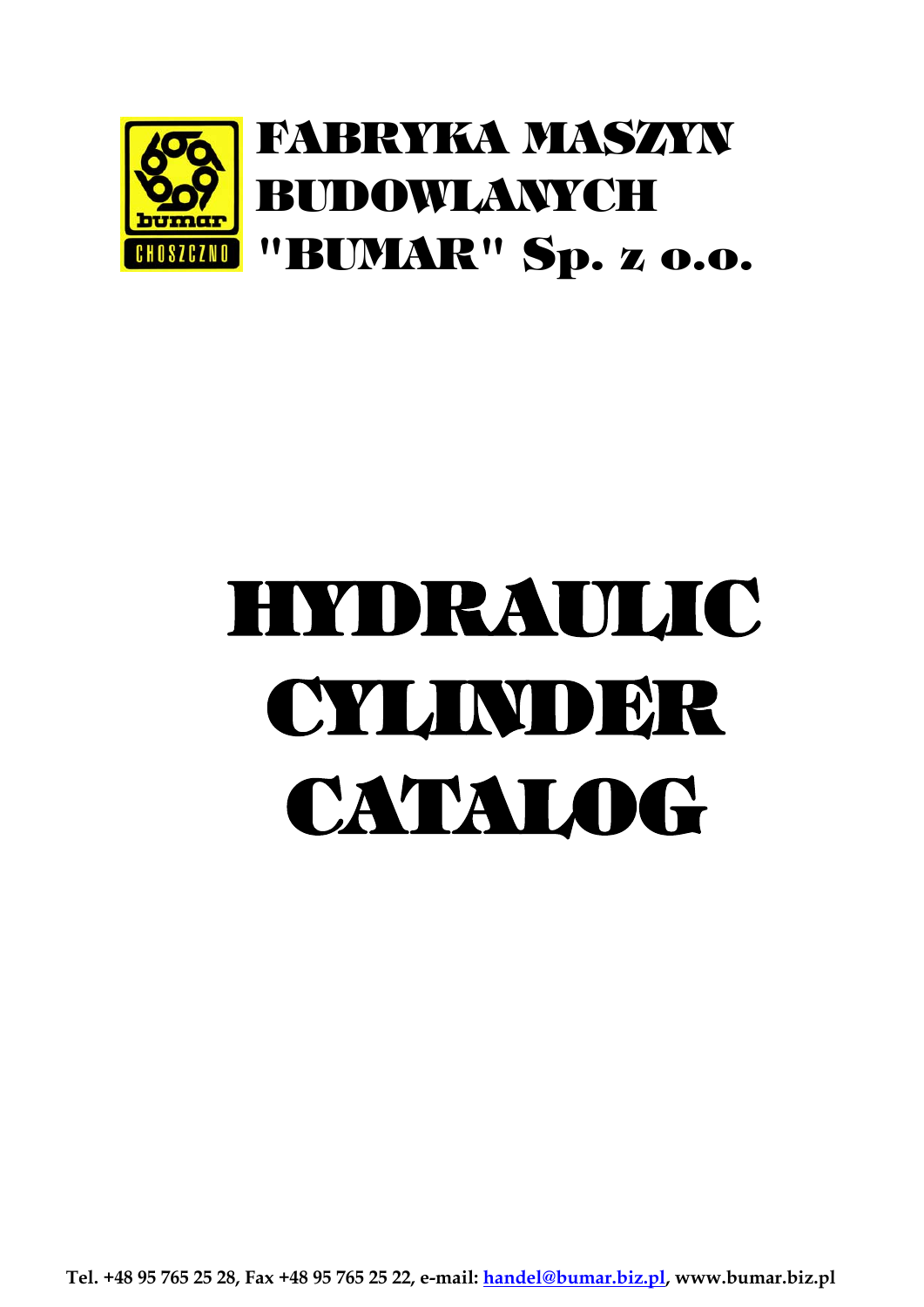| <b>Short historic overview</b>                                 | $-3$      |
|----------------------------------------------------------------|-----------|
| <b>Hydraulic cylinder CH[]</b>                                 | $-5$      |
| <b>Hydraulic cylinder CH 1</b>                                 | $-6$      |
| <b>Hydraulic cylinder CH2</b>                                  | $-7$      |
| <b>Hydraulic cylinder CH 3</b>                                 | $-8$      |
| <b>Hydraulic cylinder CH4</b>                                  | $-9$      |
| <b>Hydraulic cylinder CH 5</b>                                 | $-10$     |
| <b>Hydraulic cylinder CH 6</b>                                 | $-11$     |
| <b>Hydraulic cylinder CH7</b>                                  | $-12$     |
| Telescopic hydraulic cylinder CHT []                           | $-13$     |
| <b>Telescopic cylinder one-sided action CHT 1</b>              | $-14$     |
| Telescopic cylinder double-sided action CHT 2                  | $-15$     |
| <b>Telescopic cylinder CHT 3</b>                               | $-16$     |
| Hydraulic cylinder with two – sided piston rod CHDT $[$ ] – 17 |           |
| Hydraulic cylinder with two – sided piston rod CHDT $1 - 18$   |           |
| <b>Plunger hydraulic cylinder CHN [ ]</b>                      | $-19$     |
| <b>Plunger hydraulic cylinder CHN</b>                          | <b>20</b> |
|                                                                |           |

**Forces related to cylinder's diameters and pressures – 21**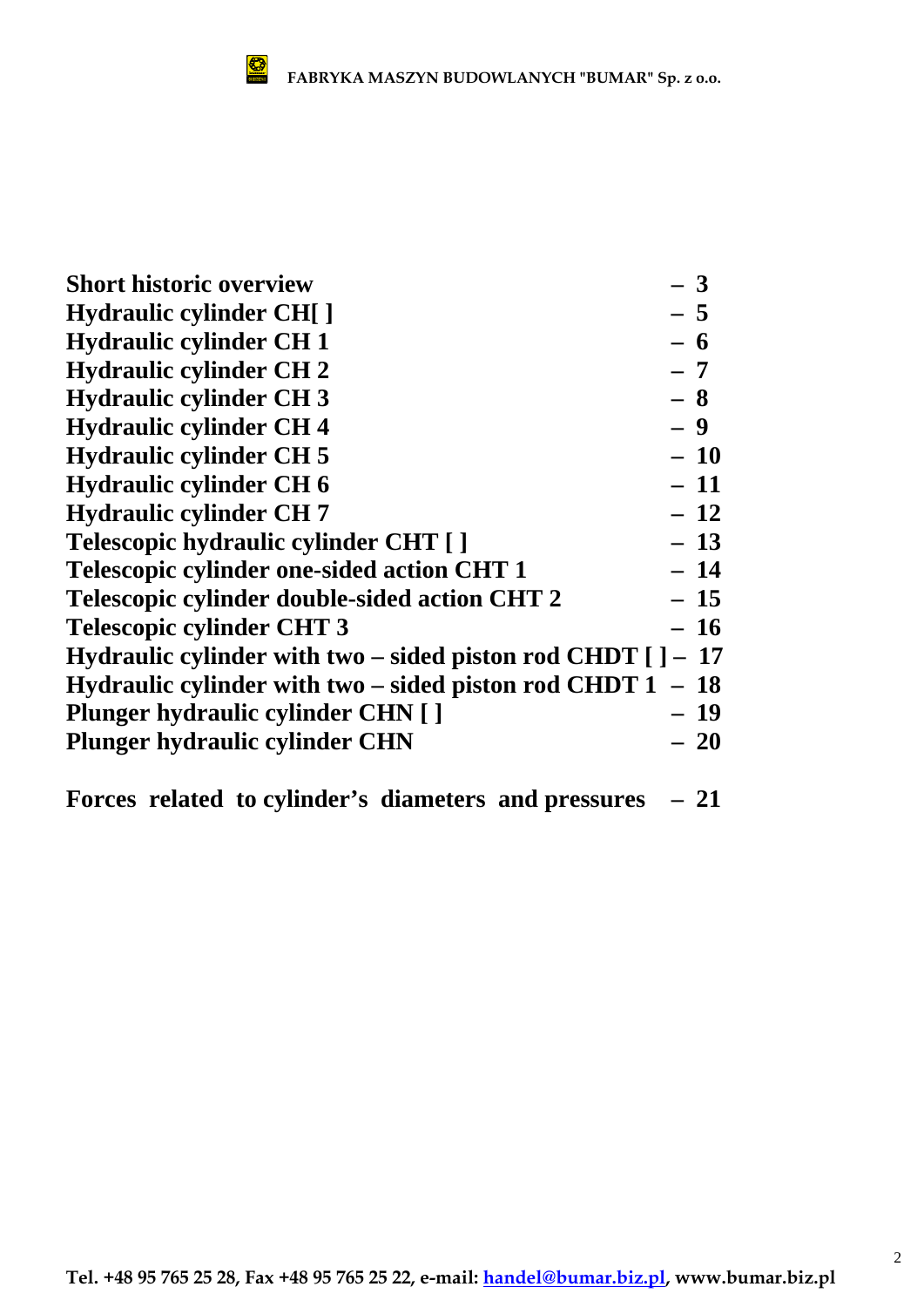

## FABRYKA MASZYN BUDOWLANYCH "BUMAR" Sp. z o.o.

*Short historic overview* 

*The establishment of our under the name FMB "BUMAR" operating corporation goes back to 1955. Its first business field was the repair of agricultural machines, however already in 1958 a foundry emerged in the framework on the company. In 1977 the production of hydraulic cylinders first begun.* 

#### **Production range**

General production profile:

- **hydraulic cylinders**  - **aluminum castings** 

We are also offering **various services** in our business field.

#### **Hydraulic cylinders**

 Our **hydraulic cylinders** find their application in self-propelled cranes, hydraulic presses, excavators, winches, hoists etc. We are specialized in hydraulic cylinders of the following diameters:

**- 80, 100, 110, 120, 127, 160, 170, 180 mm stroke up to 9000 mm, - 200, 220, 320 and 400 mm stroke up to 4000 mm.** 

However, we offer to produce hydraulic cylinders with **other diameters** than mentioned above in order to guarantee customer satisfaction.

 We are able to produce **every hydraulic cylinder** of two-sided operations, telescopes as well as plungers. Our hydraulic cylinders proved to function without fault even under a nominal pressure of **40 MPa**.

 For our hydraulic cylinders we exclusively use pluggings of renowned companies, such as: **MERKEL, SHAMBAN, HALLITE**.

We also make **diverse clamping parts** for hydraulic cylinders.

**Highest Quality** is one of our standards since our hydraulic cylinders are a produced on machines by renowned European makers. To name a few: **GILDEMEISTER, MAHO, WEDALCO**.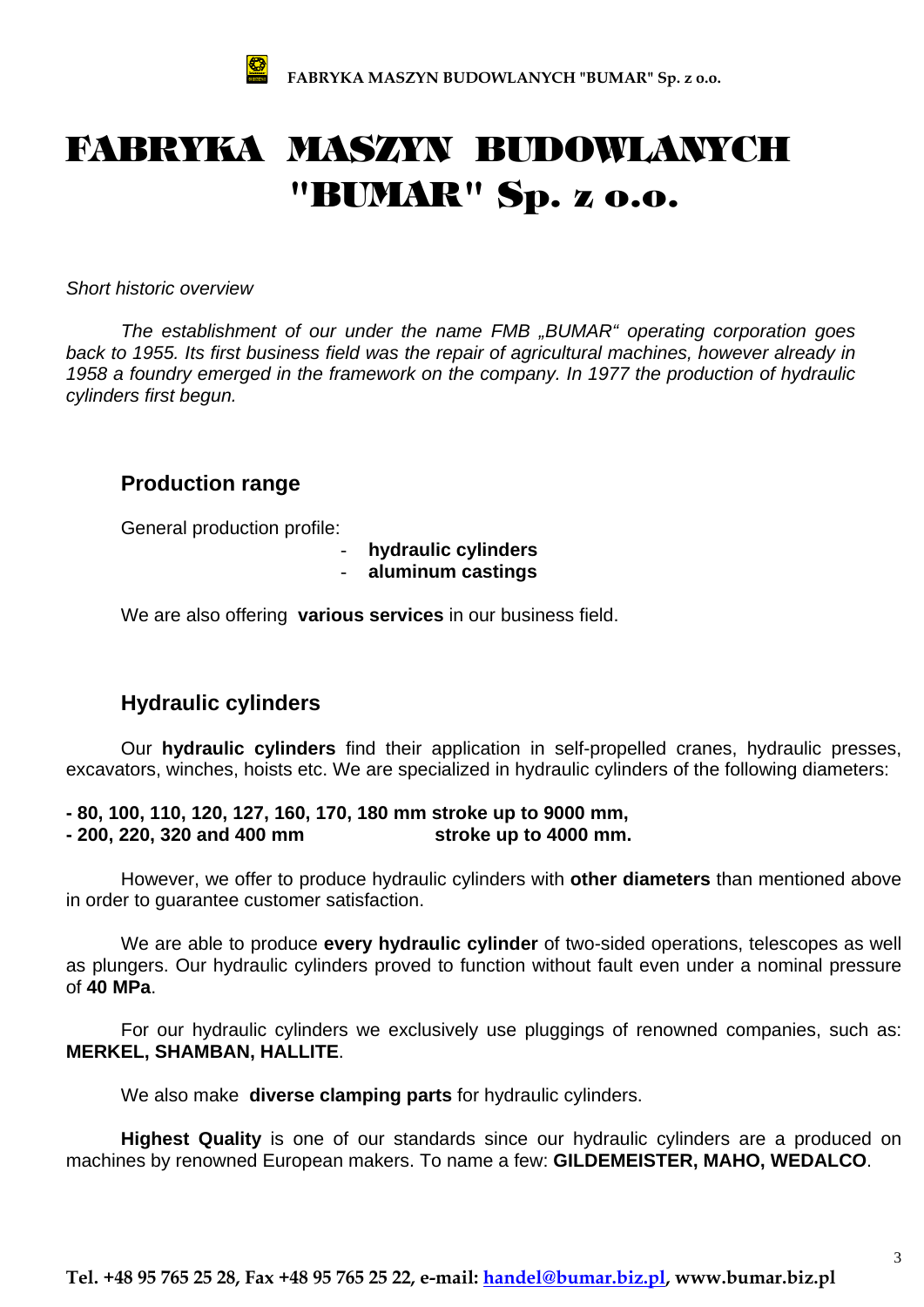### **Aluminum Castings**

Our foundry started its production in **1958.** But it was in 1973 that we first started the production of aluminum castings. **Our specialization is the production of highly complicated castings.** 

Aluminum **casting production** range:

| <b>Aluminum castings</b> | type of mold | casting weight |
|--------------------------|--------------|----------------|
| gravity casting          | metal        | up to 20 kg    |
|                          | sand         | up to 100 kg   |
| pressure die casting     | metal        | 3 kg<br>up to  |

One of our services is the testing of castings:

- **spectroanalysis of alloy's chemical constitution**
- **resistance**
- **hardness**
- **micro-cracks**

#### **Services**

Services offered by us are bound to our production profile:

- **repair-works on hydraulic cylinders**
- **machining properties, for example** 
	- shaft turning/rolling with a diameter up to 300 mm and a length of up to 10 000 mm
	- inner diameter boring up to 180 mm and a length of up to 10 000 mm
		- as well as from 180 mm to 400 mm and length up to 10 000 mm
	- rubbing down of shafts with a diameter up to 280 mm and a length of up to 10 000 mm
	- **manufacturing of appliances ( incl. hydraulic devices )**
	- **designing**
	- **planing of casting processes/procedures**
	- **tooling a machine tools**
	- **manufacturing of casting instrumentation**
	- **welding on elements out of aluminum alloy in an argon shield**

Our Sales Dept. will be glad to provide more information and answer questions.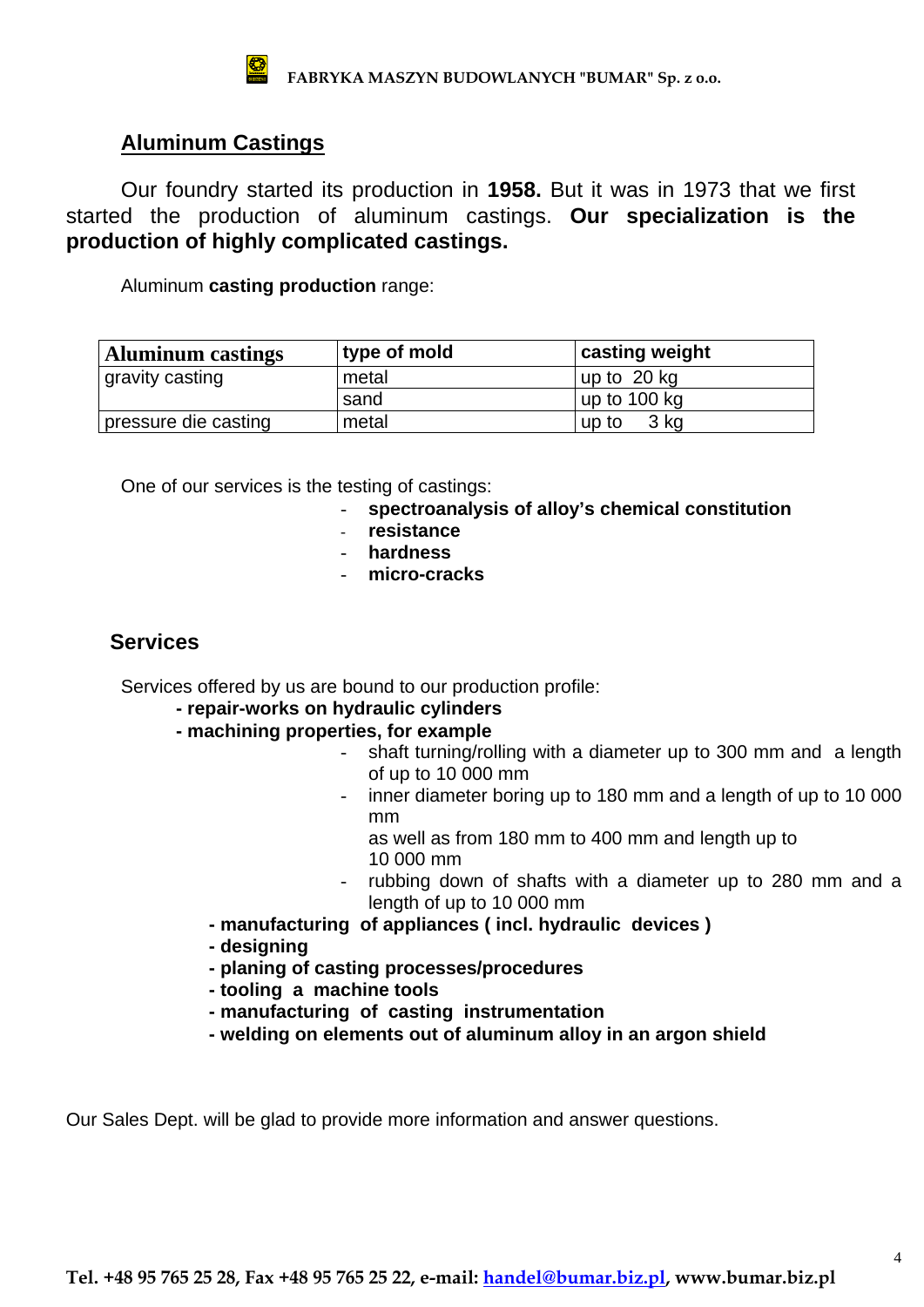

## **H Y D R A U L I C C Y L I N D E R C H [ ]**

Cylinder type: **Double-sided action cylinders with one-sided piston rod.** 

CH hydraulic cylinders are characterized with very stiff and simple construction. These advantages will lengthen and cause reliable work in heavy conditions – especially in building machines.

Piston rod's surface is covered with hard chromium plate. This plate will guarantee resistance to external conditions. We can produce these cylinders with the end piston move dumping during piston rod move out.These kinds of cylinders should be manufactured in relation to inlet holes positions. Our drawings present the normal manufacturing. The hole position

#### CATALOGUE CARD SUBJECTS

Catalogue card includes the following cylinder's kinds in relation to fastenning and feed.

#### TECHNOLIGIC PARAMETERS

|        | 16 MPa                   |
|--------|--------------------------|
| $\sim$ | $0.5 \text{ m/s}$        |
| $\sim$ | 253 ÷353 K               |
| $\sim$ | $9 \div 300 \text{ cSt}$ |
|        | 9 Kl. acc. to NAS 1638   |
|        |                          |

There's possibility to manufacture these cylinders with working pressures 16, 20, 25 MPa.

#### **DESIGNATION**

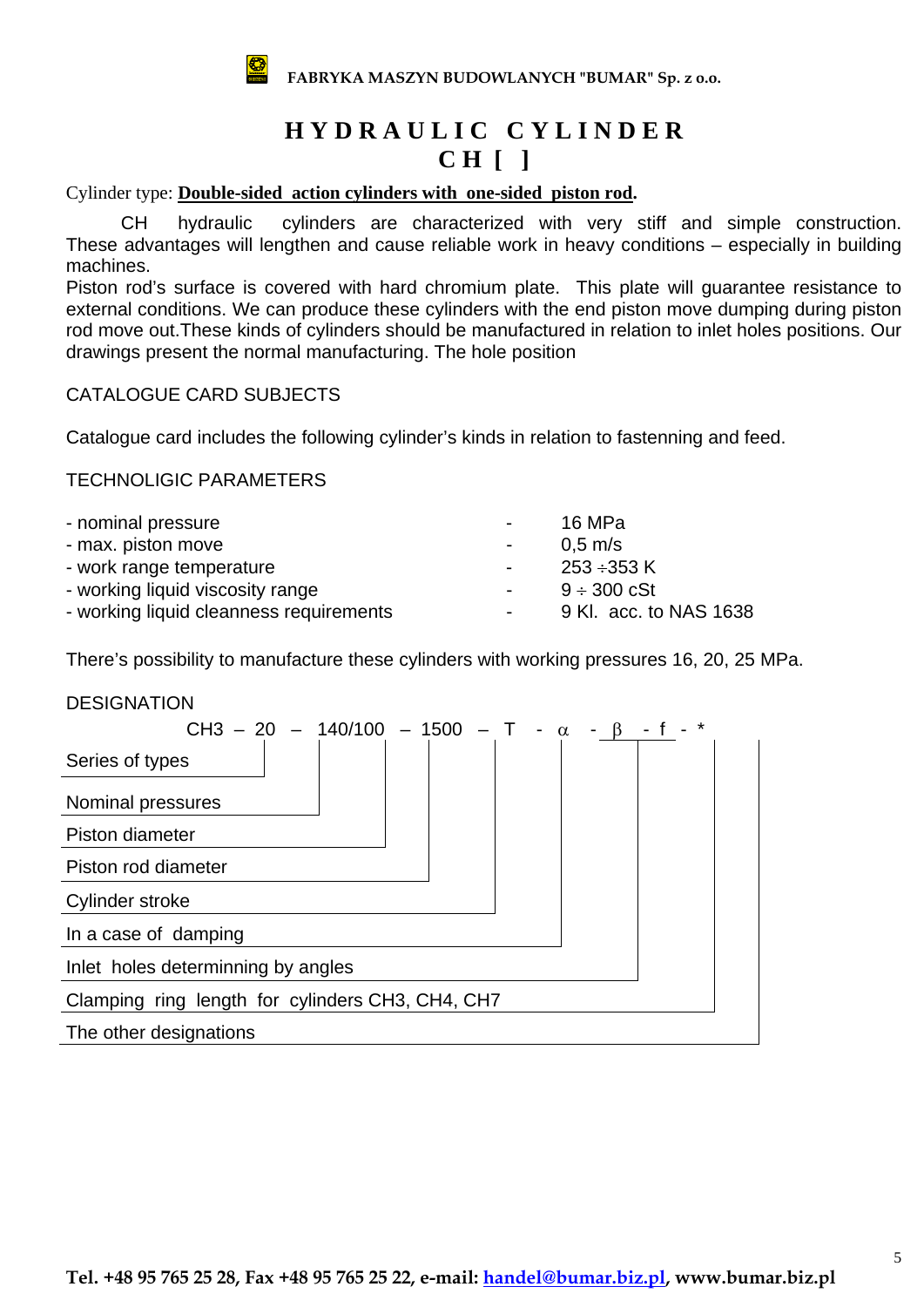

**FABRYKA MASZYN BUDOWLANYCH "BUMAR" Sp. z o.o.**

## **HYDRAULIC CYLINDER C H 1**



#### **H – cylinder stroke (up to 9000 mm, for diameter matched\* - up to 4000 mm) M2 – thread seat acc. to PN-ISO 6149-1**

| Cylinder<br>diameter<br>D | 80       | 100   | 110   | 120   | 125          | 127   | 140   | 160   | 180   | 200    | <b>250</b> | <b>280</b> | <b>320</b> | 400*   |
|---------------------------|----------|-------|-------|-------|--------------|-------|-------|-------|-------|--------|------------|------------|------------|--------|
| Piston rod<br>diameter    | 50       | 63    | 70    | 70    | 80           | 80    | 90    | 100   | 110   | 125    | 160        | 180        | 200        | 250    |
| d                         | 56       | 70    | 80    | 80    | 90           | 90    | 100   | 110   | 125   | 140    | 180        | 200        | 220        | 280    |
| L                         | 275      | 322   | 337   | 387   | 385          | 385   | 400   | 420   | 500   | 540    | 630        | 690        | 760        | 880    |
| L <sub>1</sub>            | 20       | 20    | 20    | 20    | 20           | 20    | 20    | 20    | 25    | 25     | 30         | 30         | 35         | 35     |
| $L_2$                     | 50       | 55    | 60    | 60    | 65           | 65    | 70    | 80    | 80    | 100    | 135        | 150        | 170        | 190    |
| L3                        | 53       | 60    | 65    | 65    | 70           | 70    | 75    | 85    | 100   | 110    | 140        | 165        | 200        | 230    |
| L4                        | 55       | 65    | 70    | 70    | 80           | 80    | 85    | 97    | 105   | 120    | 150        | 175        | 210        | 240    |
| L5                        | 79       | 90    | 95    | 95    | 100          | 100   | 105   | 120   | 135   | 145    | 180        | 215        | 255        | 290    |
| L <sub>6</sub>            | 94       | 127   | 127   | 167   | 150          | 150   | 150   | 156   | 196   | 206    | 211        | 225        | 240        | 260    |
| $D_1$                     | 100      | 125   | 133   | 146   | 159          | 159   | 168   | 194   | 210   | 240    | 294        | 323        | 390        | 457    |
| $d_1$ H11                 | 50       | 60    | 60    | 70    | 70           | 70    | 80    | 80    | 90    | 100    | 110        | 120        | 140        | 160    |
| b <sub>1</sub>            | 50       | 60    | 60    | 65    | 65           | 65    | 79    | 70    | 80    | 80     | 100        | 120        | 140        | 160    |
| h                         | 67       | 81,5  | 85,5  | 92    | 98,5         | 98,5  | 103   | 122   | 130   | 145    | 172        | 189        | 225        | 258    |
| $M_1$                     | M45x2    | M52x2 | M58x2 | M58x2 | <b>M64x2</b> | M64x2 | M68x2 | M80x2 | M80x2 | M100x2 | M130x3     | M140x3     | M160x3     | M180x3 |
| $M_2$                     | VI20x1,5 | M27x2 | M27x2 | M27x2 | M27x2        | M27x2 | M27x2 | M33x2 | M33x2 | M33x2  | M33x2      | M42x2      | M48x2      | M48x2  |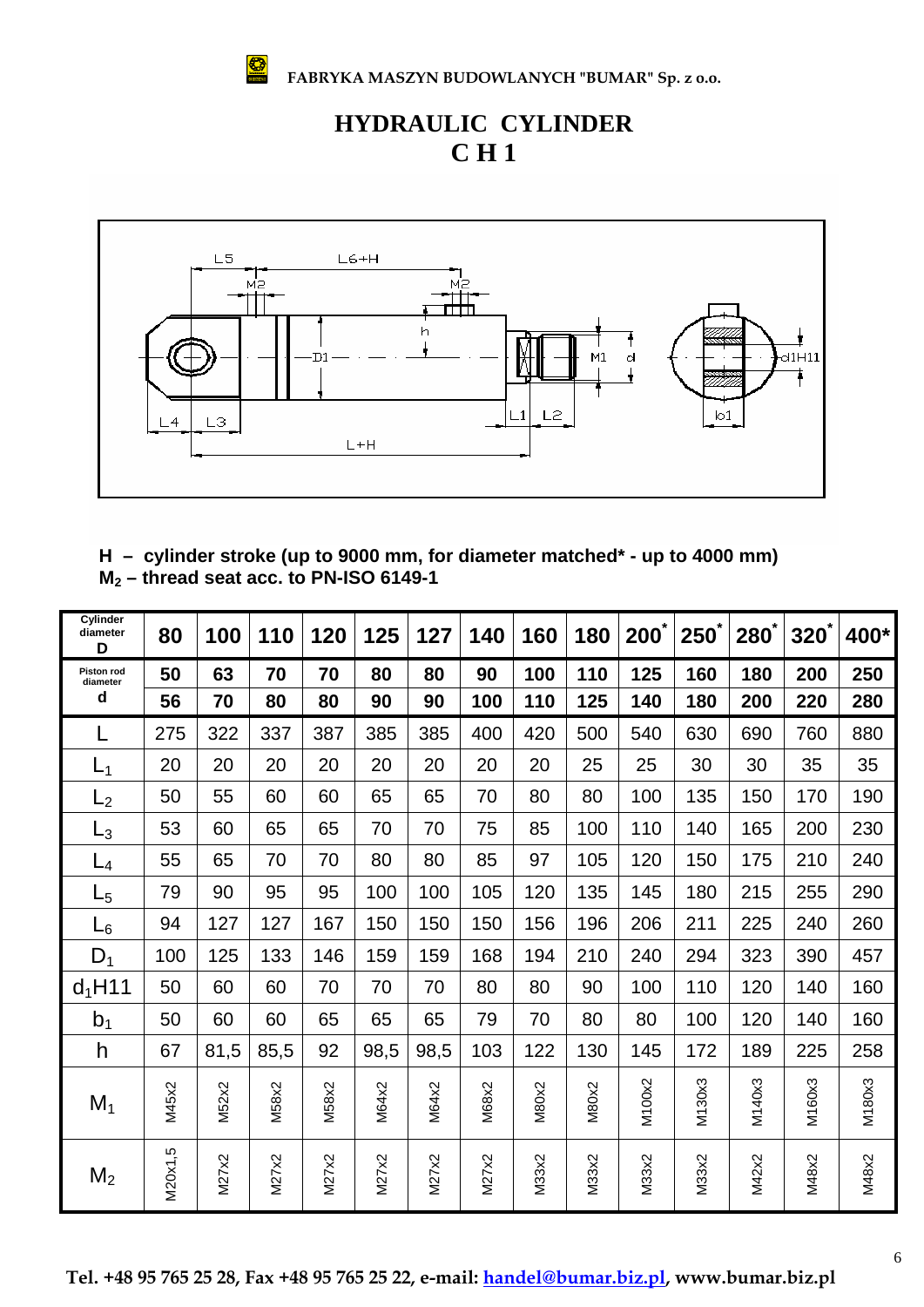

 **FABRYKA MASZYN BUDOWLANYCH "BUMAR" Sp. z o.o. HYDRAULIC CYLINDER C H 2** 



**H – cylinder stroke ( up to 9000 mm, for diameter matched \* - up to 4000 mm) M2 – thread seat acc. to PN-ISO 6149-1** 

| Cylinder<br>diameter<br>D | 80           | 100          | 110   | 120   | 125          | 127   | 140   | 160          | 180          | 200    | <b>250</b> | <b>280</b> | $320^{\degree}$ | $400^{\degree}$ |
|---------------------------|--------------|--------------|-------|-------|--------------|-------|-------|--------------|--------------|--------|------------|------------|-----------------|-----------------|
| Piston rod<br>diameter    | 50           | 63           | 70    | 70    | 80           | 80    | 90    | 100          | 110          | 125    | 160        | 180        | 200             | 250             |
| d                         | 56           | 70           | 80    | 80    | 90           | 90    | 100   | 110          | 125          | 140    | 180        | 200        | 220             | 280             |
|                           | 275          | 322          | 337   | 387   | 385          | 385   | 400   | 420          | 500          | 540    | 630        | 690        | 760             | 880             |
| $L_1$                     | 20           | 20           | 20    | 20    | 20           | 20    | 20    | 20           | 25           | 25     | 30         | 30         | 35              | 35              |
| L <sub>2</sub>            | 50           | 55           | 60    | 60    | 65           | 65    | 70    | 80           | 80           | 100    | 135        | 150        | 170             | 190             |
| $\mathsf{L}_3$            | 53           | 60           | 65    | 65    | 70           | 70    | 75    | 85           | 100          | 110    | 140        | 165        | 200             | 230             |
| $L_4$                     | 55           | 65           | 70    | 70    | 80           | 80    | 85    | 97           | 105          | 120    | 150        | 175        | 210             | 240             |
| $_{\mathsf{L}_5}$         | 79           | 90           | 95    | 95    | 100          | 100   | 105   | 120          | 135          | 145    | 180        | 215        | 255             | 290             |
| $L_6$                     | 94           | 127          | 127   | 167   | 150          | 150   | 150   | 156          | 196          | 206    | 211        | 225        | 240             | 260             |
| $D_1$                     | 100          | 125          | 133   | 146   | 159          | 159   | 168   | 194          | 210          | 240    | 294        | 323        | 390             | 457             |
| $d_1$ H11                 | 50           | 60           | 60    | 70    | 70           | 70    | 80    | 80           | 90           | 100    | 110        | 120        | 140             | 160             |
| b <sub>1</sub>            | 50           | 60           | 60    | 65    | 65           | 65    | 79    | 70           | 80           | 80     | 100        | 120        | 140             | 160             |
| b <sub>2</sub>            | 40           | 50           | 50    | 60    | 60           | 60    | 65    | 65           | 60           | 70     | 70         | 85         | 90              | 105             |
| h                         | 67           | 81,5         | 85,5  | 92    | 98,5         | 98,5  | 103   | 122          | 130          | 145    | 172        | 189        | 225             | 258             |
| $M_1$                     | M45x2        | <b>M52x2</b> | M58x2 | M58x2 | <b>M64x2</b> | M64x2 | M68x2 | <b>M80x2</b> | <b>M80x2</b> | M100x2 | M130x3     | M140x3     | M160x3          | M180x3          |
| M <sub>2</sub>            | rò<br>M20x1, | M27x2        | M27x2 | M27x2 | M27x2        | M27x2 | M27x2 | M33x2        | M33x2        | M33x2  | M33x2      | M42x2      | M48x2           | M48x2           |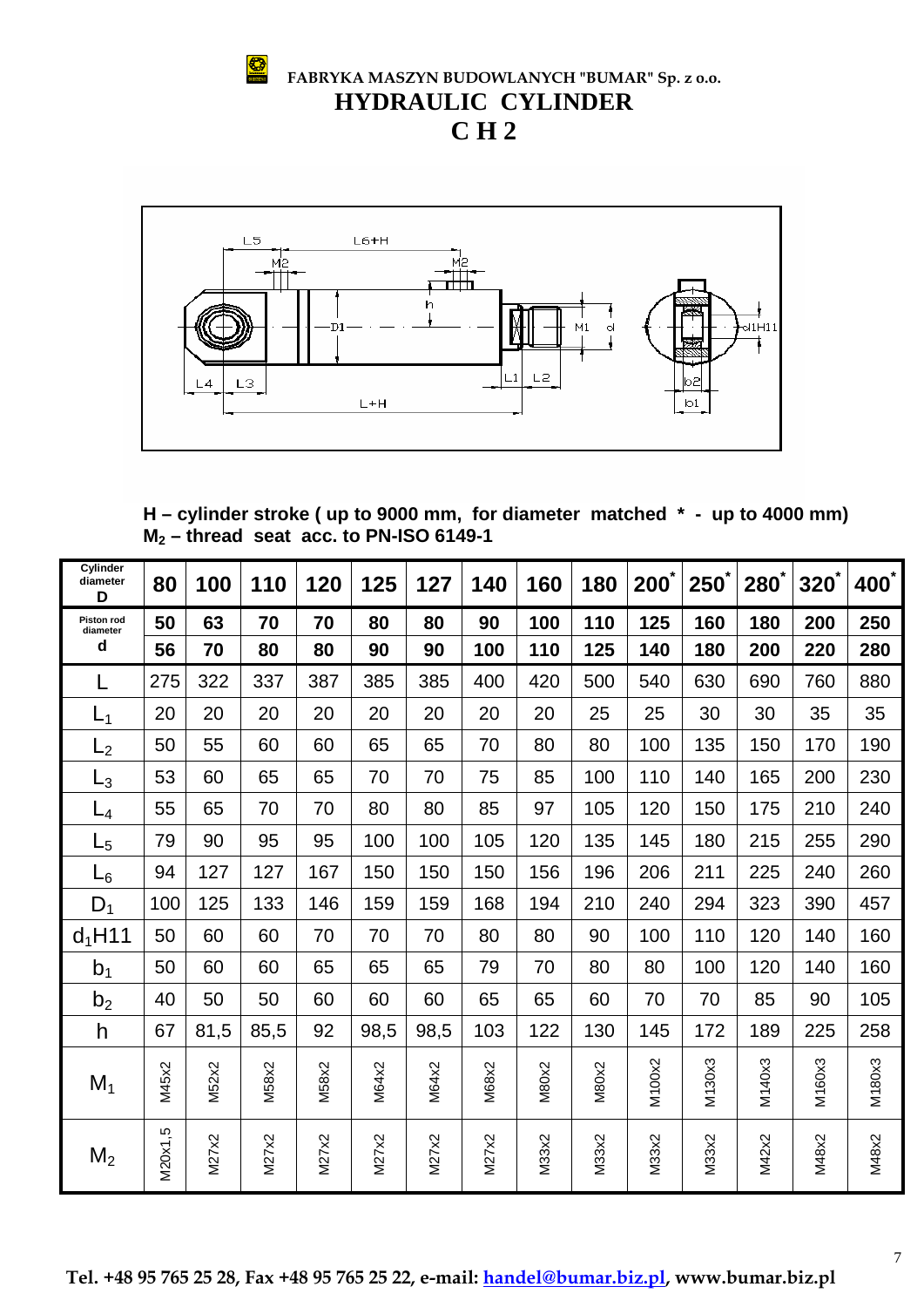**FABRYKA MASZYN BUDOWLANYCH "BUMAR" Sp. z o.o. HYDRAULIC CYLINDER C H 3**



**H – cylinder stroke ( up to 9000 mm, for diameter matched \* - up to 4000 mm) M2 – thread seat acc. to PN-ISO 6149-1** 

| <b>Cylinder</b><br>diameter<br>D | 80                 | 100              | 110                              | 120                               | 125                              | 127                              | 140                     | 160                                     | 180                                     | $200^{\degree}$  | $250^\circ$                       | 280                              | $320^{\degree}$ | 400 <sup>*</sup> |
|----------------------------------|--------------------|------------------|----------------------------------|-----------------------------------|----------------------------------|----------------------------------|-------------------------|-----------------------------------------|-----------------------------------------|------------------|-----------------------------------|----------------------------------|-----------------|------------------|
| <b>Piston rod</b><br>diameter    | 50                 | 63               | 70                               | 70                                | 80                               | 80                               | 90                      | 100                                     | 110                                     | 125              | 160                               | 180                              | 200             | 250              |
| d                                | 56                 | 70               | 80                               | 80                                | 90                               | 90                               | 100                     | 110                                     | 125                                     | 140              | 180                               | 200                              | 220             | 280              |
| L                                | 230                | 262              | 272                              | 322                               | 315                              | 315                              | 325                     | 335                                     | 400                                     | 430              | 490                               | 525                              | 560             | 650              |
| $L_1$                            | 20                 | 20               | 20                               | 20                                | 20                               | 20                               | 20                      | 20                                      | 25                                      | 25               | 30                                | 30                               | 35              | 35               |
| L <sub>2</sub>                   | 50                 | 55               | 60                               | 60                                | 65                               | 65                               | 70                      | 80                                      | 80                                      | 100              | 135                               | 150                              | 170             | 190              |
| $L_3$                            | 102                | 127              | 127                              | 167                               | 150                              | 150                              | 150                     | 156                                     | 196                                     | 206              | 211                               | 225                              | 240             | 260              |
| $L_4$                            | 26                 | 30               | 30                               | 30                                | 30                               | 30                               | 30                      | 35                                      | 35                                      | 35               | 40                                | 50                               | 55              | 60               |
| $D_1$                            | 100                | 125              | 133                              | 146                               | 159                              | 159                              | 168                     | 194                                     | 210                                     | 240              | 294                               | 323                              | 390             | 457              |
| $d_1$ e8                         | 40                 | 50               | 60                               | 60                                | 60                               | 60                               | 70                      | 80                                      | 90                                      | 100              | 110                               | 140                              | 160             | 180              |
| b <sub>1</sub>                   | 130                | 160              | 170                              | 180                               | 200                              | 200                              | 210                     | 250                                     | 260                                     | 290              | 360                               | 400                              | 460             | 540              |
| b <sub>2</sub>                   | 180                | 210              | 230                              | 240                               | 260                              | 260                              | 290                     | 350                                     | 360                                     | 410              | 480                               | 560                              | 660             | 780              |
| a                                | 130                | 160              | 170                              | 180                               | 200                              | 200                              | 210                     | 250                                     | 260                                     | 290              | 360                               | 400                              | 460             | 540              |
| h                                | 67                 | 81,5             | 85,5                             | 92                                | 98,5                             | 98,5                             | 103                     | 122                                     | 130                                     | 145              | 172                               | 189                              | 225             | 258              |
| e                                | 60                 | 70               | 80                               | 80                                | 80                               | 80                               | 90                      | 100                                     | 110                                     | 130              | 140                               | 170                              | 200             | 220              |
| $f_{min}$                        | 145                | 165              | 180                              | 190                               | 200                              | 200                              | 215                     | 230                                     | 250                                     | 280              | 340                               | 375                              | 400             | 475              |
| $M_1$                            | M45<br>$\infty$    | <b>N52</b><br>X2 | M58<br>$\boldsymbol{\mathsf{R}}$ | M58<br>$\boldsymbol{\mathcal{R}}$ | M64<br>$\boldsymbol{\mathsf{X}}$ | M64<br>$\infty$                  | <b>M68</b><br>$\infty$  | <b>M80</b><br>$\boldsymbol{\mathsf{X}}$ | <b>M80</b><br>$\boldsymbol{\mathsf{X}}$ | $\frac{0}{0}$    | M <sub>13</sub><br>0x3            | M14<br>0x3                       | M16<br>0x3      | M18<br>0x3       |
| M <sub>2</sub>                   | <b>M20</b><br>x1,5 | N27<br>X2        | M27<br>$\boldsymbol{\mathsf{X}}$ | <b>M27</b><br>$\approx$           | N27<br>X2                        | M27<br>$\boldsymbol{\mathsf{X}}$ | <b>M27</b><br>$\approx$ | M33<br>$\boldsymbol{\mathsf{X}}$        | M33<br>$\boldsymbol{\mathcal{R}}$       | <b>N33</b><br>X2 | M33<br>$\boldsymbol{\mathcal{R}}$ | M42<br>$\boldsymbol{\mathsf{X}}$ | M48<br>$\infty$ | <b>M48</b><br>x2 |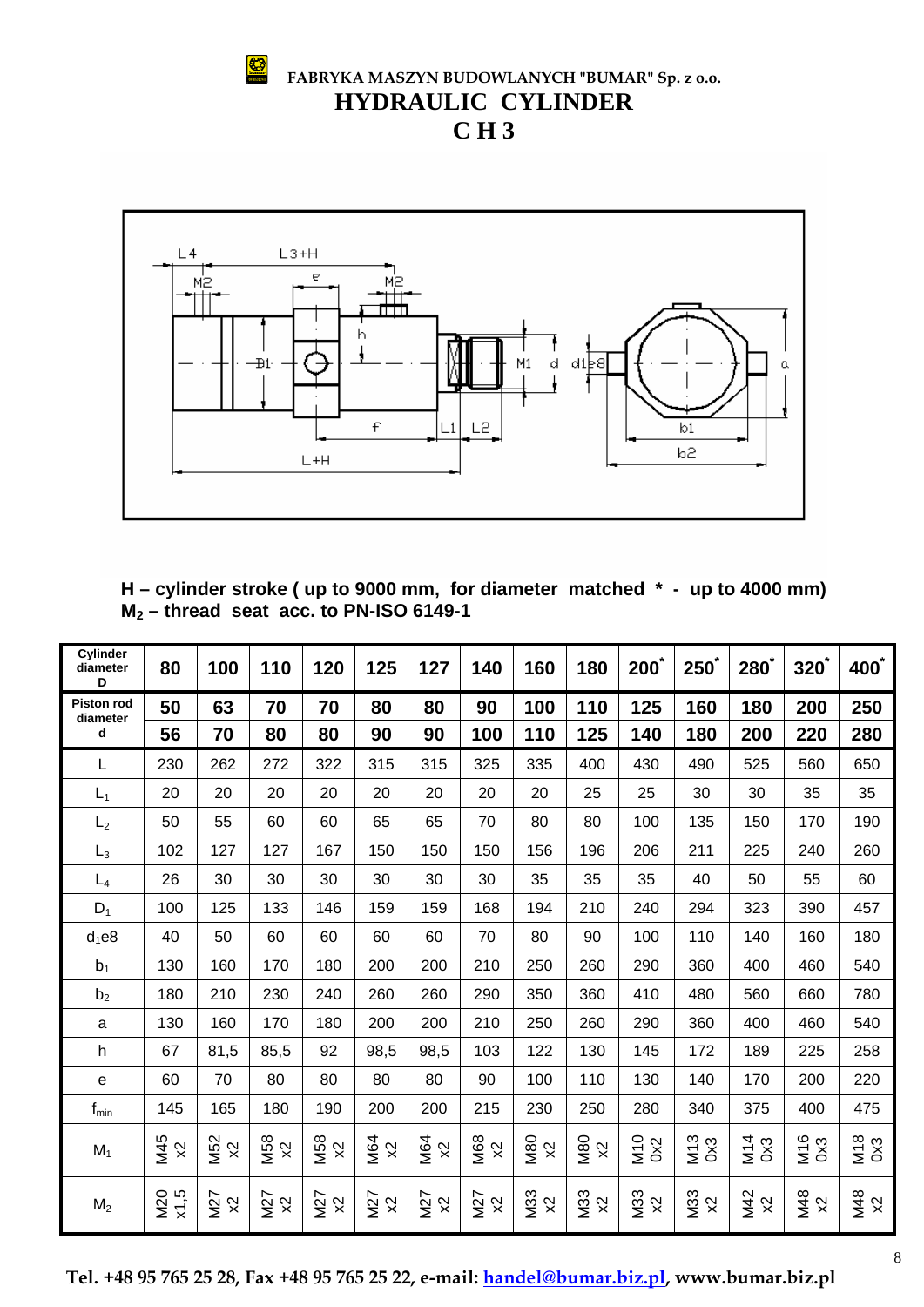

 **FABRYKA MASZYN BUDOWLANYCH "BUMAR" Sp. z o.o. HYDRAULIC CYLINDER C H 4** 



**H – cylinder stroke ( up to 9000 mm, for diameter matched \* - up to 4000 mm)**   $M_2$  – thread seat acc. to PN-ISO 6149-1

| Cylinder<br>diameter<br>D     | 80                 | 100               | 110              | 120               | 125               | 127              | 140               | 160              | 180              | $200^{\degree}$  | $250^{\degree}$  | 280             | $320^{\degree}$                                                                                                                                                                                                                                                                                                                                 | 400 <sup>*</sup> |
|-------------------------------|--------------------|-------------------|------------------|-------------------|-------------------|------------------|-------------------|------------------|------------------|------------------|------------------|-----------------|-------------------------------------------------------------------------------------------------------------------------------------------------------------------------------------------------------------------------------------------------------------------------------------------------------------------------------------------------|------------------|
| <b>Piston rod</b><br>diameter | 50                 | 63                | 70               | 70                | 80                | 80               | 90                | 100              | 110              | 125              | 160              | 180             | 200                                                                                                                                                                                                                                                                                                                                             | 250              |
| d                             | 56                 | 70                | 80               | 80                | 90                | 90               | 100               | 110              | 125              | 140              | 180              | 200             | 220                                                                                                                                                                                                                                                                                                                                             | 280              |
| L                             | 230                | 262               | 272              | 322               | 315               | 315              | 325               | 335              | 400              | 430              | 490              | 525             | 560                                                                                                                                                                                                                                                                                                                                             | 650              |
| $L_1$                         | 20                 | 20                | 20               | 20                | 20                | 20               | 20                | 20               | 25               | 25               | 30               | 30              | 35                                                                                                                                                                                                                                                                                                                                              | 35               |
| L <sub>2</sub>                | 50                 | 55                | 60               | 60                | 65                | 65               | 70                | 80               | 80               | 100              | 135              | 150             | 170                                                                                                                                                                                                                                                                                                                                             | 190              |
| $L_3$                         | 102                | 127               | 127              | 167               | 150               | 150              | 150               | 156              | 196              | 206              | 211              | 225             | 240                                                                                                                                                                                                                                                                                                                                             | 260              |
| $L_4$                         | 26                 | 30                | 30               | 30                | 30                | 30               | 30                | 35               | 35               | 35               | 40               | 50              | 55                                                                                                                                                                                                                                                                                                                                              | 60               |
| $D_1$                         | 100                | 125               | 133              | 146               | 159               | 159              | 168               | 194              | 210              | 240              | 294              | 323             | 390                                                                                                                                                                                                                                                                                                                                             | 457              |
| $d_1H8$                       | 40                 | 50                | 60               | 60                | 60                | 60               | 70                | 80               | 90               | 100              | 110              | 140             | 160                                                                                                                                                                                                                                                                                                                                             | 180              |
| a                             | 130                | 160               | 170              | 180               | 200               | 200              | 210               | 250              | 260              | 290              | 360              | 400             | 460                                                                                                                                                                                                                                                                                                                                             | 540              |
| b                             | 150                | 175               | 195              | 206               | 220               | 220              | 240               | 280              | 290              | 340              | 400              | 470             | 550                                                                                                                                                                                                                                                                                                                                             | 660              |
| g                             | 25                 | 25                | 30               | 30                | 30                | 30               | 35                | 40               | 40               | 50               | 50               | 70              | 80                                                                                                                                                                                                                                                                                                                                              | 100              |
| h                             | 67                 | 81,5              | 85,5             | 92                | 98,5              | 98,5             | 103               | 122              | 130              | 145              | 172              | 189             | 225                                                                                                                                                                                                                                                                                                                                             | 258              |
| е                             | 90                 | 100               | 105              | 110               | 120               | 120              | 140               | 150              | 160              | 180              | 240              | 250             | 280                                                                                                                                                                                                                                                                                                                                             | 300              |
| $f_{min}$                     | 160                | 180               | 195              | 205               | 220               | 220              | 230               | 255              | 275              | 305              | 390              | 415             | 440                                                                                                                                                                                                                                                                                                                                             | 515              |
| $M_1$                         | <b>M4</b><br>5X2   | W <sub>2</sub>    | M5<br>8x2        | M5<br>8X2         | $\frac{6}{4}$     | $\frac{8}{4}$    | <b>M6</b><br>8x2  | $\frac{8}{2}$    | $\frac{8}{2}$    |                  |                  |                 | $\frac{1}{2}\sum_{i=1}^{N} \sum_{j=1}^{N} \sum_{j=1}^{N} \sum_{j=1}^{N} \sum_{j=1}^{N} \sum_{j=1}^{N} \sum_{j=1}^{N} \sum_{j=1}^{N} \sum_{j=1}^{N} \sum_{j=1}^{N} \sum_{j=1}^{N} \sum_{j=1}^{N} \sum_{j=1}^{N} \sum_{j=1}^{N} \sum_{j=1}^{N} \sum_{j=1}^{N} \sum_{j=1}^{N} \sum_{j=1}^{N} \sum_{j=1}^{N} \sum_{j=1}^{N} \sum_{j=1}^{N} \sum_{j$ |                  |
| M <sub>2</sub>                | x1,5<br><b>M20</b> | $M27$<br>$\times$ | <b>N27</b><br>x2 | $M27$<br>$\times$ | $M27$<br>$\times$ | <b>N27</b><br>x2 | $M27$<br>$\times$ | <b>M33</b><br>x2 | <b>N33</b><br>x2 | <b>M33</b><br>x2 | <b>M33</b><br>x2 | M42<br>$\times$ | M48<br>x2                                                                                                                                                                                                                                                                                                                                       | M48<br>x2        |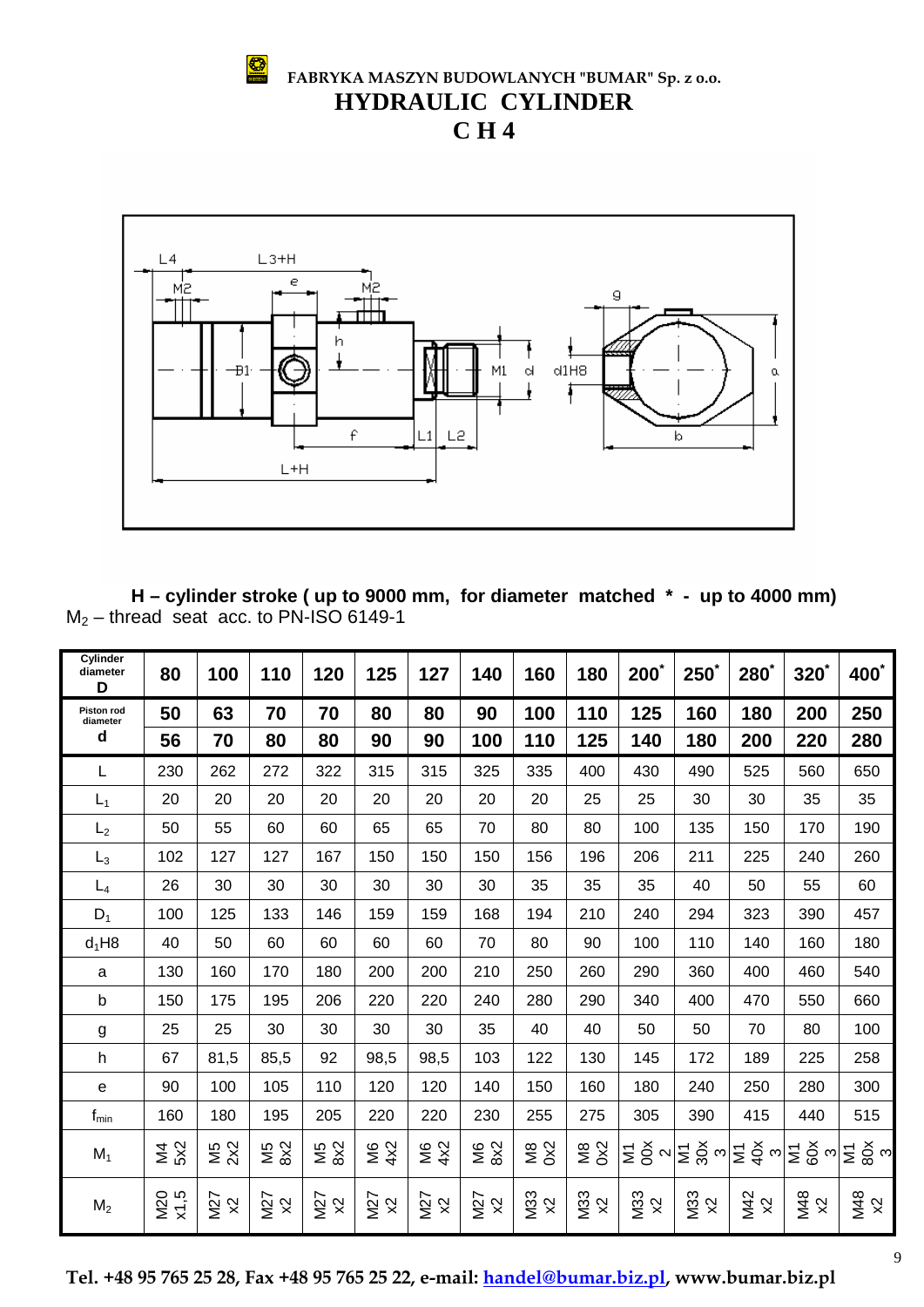**FABRYKA MASZYN BUDOWLANYCH "BUMAR" Sp. z o.o. HYDRAULIC CYLINDER** 

**C H 5** 

S



**H – cylinder stroke ( up to 9000 mm, for diameter matched \* - up to 4000 mm) M2 – thread seat acc. to PN-ISO 6149-1** 

| Cylinder<br>diameter<br>D     | 80               | 100              | 110           | 120              | 125              | 127              | 140              | 160              | 180              | $200^\circ$                                                                                                                                                                                                                                  | $250^{\degree}$ | $280^\circ$     | $320^{\degree}$ | 400 <sup>*</sup> |
|-------------------------------|------------------|------------------|---------------|------------------|------------------|------------------|------------------|------------------|------------------|----------------------------------------------------------------------------------------------------------------------------------------------------------------------------------------------------------------------------------------------|-----------------|-----------------|-----------------|------------------|
| <b>Piston rod</b><br>diameter | 50               | 63               | 70            | 70               | 80               | 80               | 90               | 100              | 110              | 125                                                                                                                                                                                                                                          | 160             | 180             | 200             | 250              |
| d                             | 56               | 70               | 80            | 80               | 90               | 90               | 100              | 110              | 125              | 140                                                                                                                                                                                                                                          | 180             | 200             | 220             | 280              |
| L                             | 230              | 262              | 272           | 322              | 315              | 315              | 325              | 335              | 400              | 430                                                                                                                                                                                                                                          | 490             | 525             | 560             | 650              |
| $L_1$                         | 20               | 20               | 20            | 20               | 20               | 20               | 20               | 20               | 25               | 25                                                                                                                                                                                                                                           | 30              | 30              | 35              | 35               |
| L <sub>2</sub>                | 50               | 55               | 60            | 60               | 65               | 65               | 70               | 80               | 80               | 100                                                                                                                                                                                                                                          | 135             | 150             | 170             | 190              |
| $L_3$                         | 102              | 127              | 127           | 167              | 150              | 150              | 150              | 156              | 196              | 206                                                                                                                                                                                                                                          | 211             | 225             | 240             | 260              |
| $L_4$                         | 26               | 30               | 30            | 30               | 30               | 30               | 30               | 35               | 35               | 35                                                                                                                                                                                                                                           | 40              | 50              | 55              | 60               |
| $L_5$                         | 35               | 35               | 35            | 35               | 35               | 35               | 40               | 40               | 45               | 45                                                                                                                                                                                                                                           | 50              | 55              | 60              | 60               |
| $D_1$                         | 100              | 125              | 133           | 146              | 159              | 159              | 168              | 194              | 210              | 240                                                                                                                                                                                                                                          | 294             | 323             | 390             | 457              |
| $D_2e9$                       | 115              | 142              | 150           | 165              | 165              | 165              | 185              | 210              | 230              | 255                                                                                                                                                                                                                                          | 324             | 345             | 410             | 480              |
| $D_3$                         | 155              | 190              | 200           | 220              | 220              | 220              | 240              | 275              | 295              | 330                                                                                                                                                                                                                                          | 410             | 450             | 520             | 660              |
| $D_4$                         | 188              | 223              | 240           | 262              | 262              | 262              | 288              | 328              | 348              | 388                                                                                                                                                                                                                                          | 480             | 530             | 610             | 750              |
| $d_1$                         | 20               | 22               | 22            | 26               | 26               | 26               | 30               | 33               | 33               | 36                                                                                                                                                                                                                                           | 42              | 45              | 45              | 51               |
| $\mathsf b$                   | 5                | 5                | 5             | 5                | 5                | 5                | 8                | 8                | 8                | 8                                                                                                                                                                                                                                            | 8               | 10              | 10              | 10               |
| е                             | 34               | 36               | 36            | 38               | 38               | 38               | 42               | 46               | 50               | 55                                                                                                                                                                                                                                           | 70              | 80              | 90              | 105              |
| h                             | 67               | 81,5             | 85,5          | 92               | 98,5             | 98,5             | 103              | 122              | 130              | 145                                                                                                                                                                                                                                          | 172             | 189             | 225             | 258              |
| $\alpha$                      | 60               | 60               | 60            | 60               | 45               | 45               | 45               | 45               | 30               | 30                                                                                                                                                                                                                                           | 30              | 30              | 22,5            | 22,5             |
| n                             | 6                | 6                | 6             | 6                | 8                | 8                | 8                | 8                | 12               | 12                                                                                                                                                                                                                                           | 12              | 12              | 16              | 16               |
| $M_1$                         | <b>M4</b><br>5x2 | $M5$<br>2X2      | M5<br>8x2     | M5<br>8x2        | <b>M6</b><br>4X2 | <b>M6</b><br>4x2 | <b>M6</b><br>8x2 | <b>M8</b><br>0x2 | <b>M8</b><br>0x2 | $ \Xi\ \breve{\otimes}\ \textcolor{black}{\sim}  \Xi\ \breve{\otimes}\ \textcolor{black}{\sim}  \Xi\ \breve{\varphi}\ \textcolor{black}{\sim}  \Xi\ \breve{\otimes}\ \textcolor{black}{\sim}  \Xi\ \breve{\otimes}\ \textcolor{black}{\sim}$ |                 |                 |                 |                  |
| M <sub>2</sub>                | M20<br>x1,5      | N27<br>$\approx$ | M27<br>$\chi$ | M27<br>$\approx$ | M27<br>$\approx$ | <b>N27</b><br>x2 | M27<br>$\times$  | <b>M33</b><br>x2 | M33<br>x2        | M33<br>$\times$                                                                                                                                                                                                                              | M33<br>$\chi$   | M42<br>$\times$ | M48<br>$\times$ | M48<br>x2        |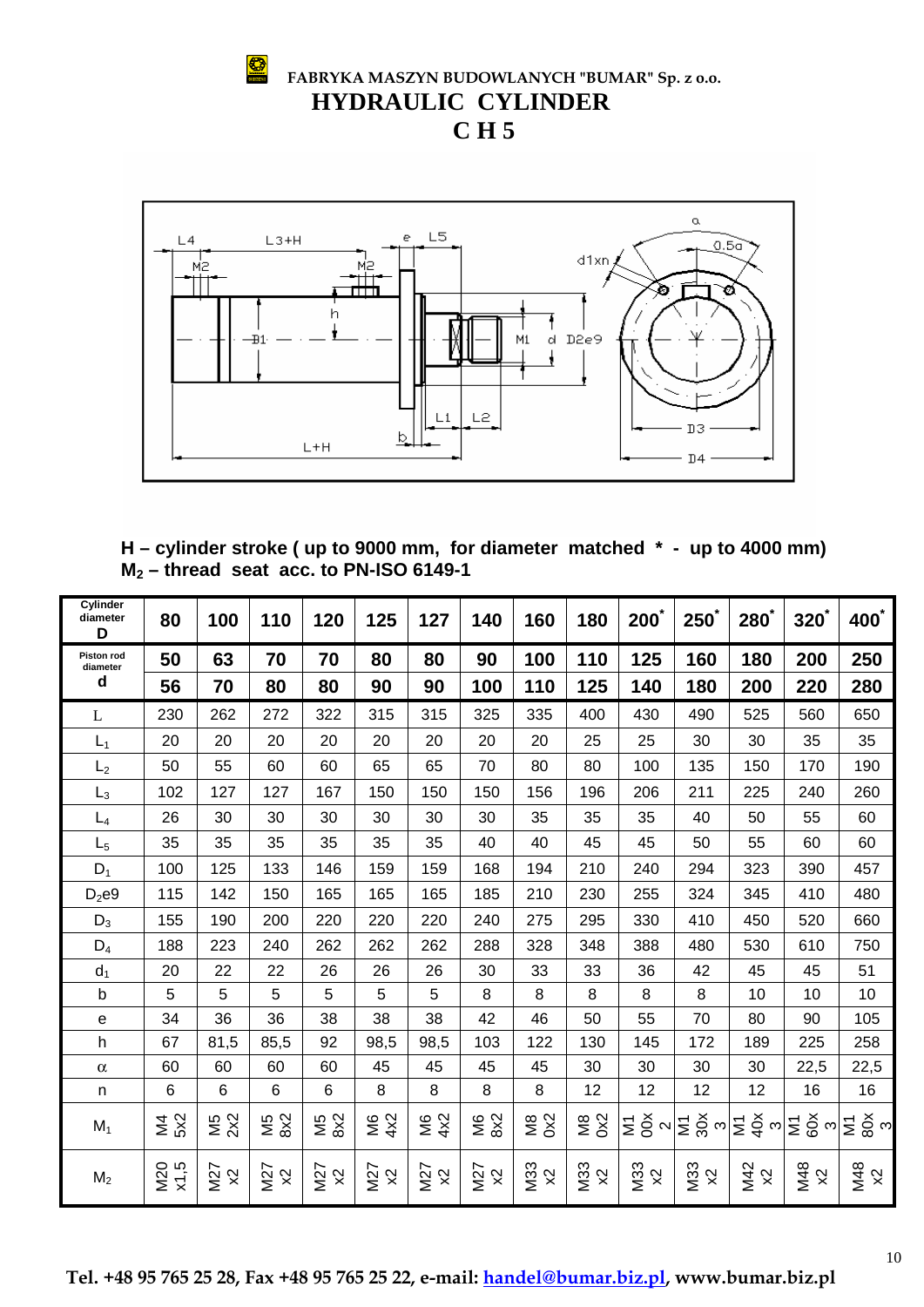

 **FABRYKA MASZYN BUDOWLANYCH "BUMAR" Sp. z o.o. HYDRAULIC CYLINDER** 





**H – cylinder stroke ( up to 9000 mm, for diameter matched \* - up to 4000 mm) M2 – thread seat acc. to PN-ISO 6149-1** 

| Cylinder<br>diameter<br>D | 80                                 | 100                    | 110                                     | 120                                     | 125                              | 127                                     | 140                                      | 160                     | 180              | $200^{\degree}$ | 250             | $280^{\degree}$  | $320^{\circ}$    | 400 <sup>*</sup> |
|---------------------------|------------------------------------|------------------------|-----------------------------------------|-----------------------------------------|----------------------------------|-----------------------------------------|------------------------------------------|-------------------------|------------------|-----------------|-----------------|------------------|------------------|------------------|
| Piston rod<br>diameter    | 50                                 | 63                     | 70                                      | 70                                      | 80                               | 80                                      | 90                                       | 100                     | 110              | 125             | 160             | 180              | 200              | 250              |
| $\mathbf d$               | 56                                 | 70                     | 80                                      | 80                                      | 90                               | 90                                      | 100                                      | 110                     | 125              | 140             | 180             | 200              | 220              | 280              |
| L                         | 230                                | 262                    | 272                                     | 322                                     | 315                              | 315                                     | 325                                      | 335                     | 400              | 430             | 490             | 525              | 560              | 650              |
| $L_1$                     | 20                                 | 20                     | 20                                      | 20                                      | 20                               | 20                                      | 20                                       | 20                      | 25               | 25              | 30              | 30               | 35               | 35               |
| L <sub>2</sub>            | 50                                 | 55                     | 60                                      | 60                                      | 65                               | 65                                      | 70                                       | 80                      | 80               | 100             | 135             | 150              | 170              | 190              |
| $L_3$                     | 102                                | 127                    | 127                                     | 167                                     | 150                              | 150                                     | 150                                      | 156                     | 196              | 206             | 211             | 225              | 240              | 260              |
| $L_4$                     | 26                                 | 30                     | 30                                      | 30                                      | 30                               | 30                                      | 30                                       | 35                      | 35               | 35              | 40              | 50               | 55               | 60               |
| $D_1$                     | 100                                | 125                    | 133                                     | 146                                     | 159                              | 159                                     | 168                                      | 194                     | 210              | 240             | 294             | 323              | 390              | 457              |
| b <sub>1</sub>            | 140                                | 180                    | 200                                     | 210                                     | 220                              | 220                                     | 240                                      | 280                     | 320              | 360             | 420             | 480              | 540              | 610              |
| b <sub>2</sub>            | 190                                | 250                    | 270                                     | 290                                     | 300                              | 300                                     | 320                                      | 380                     | 430              | 480             | 560             | 640              | 720              | 810              |
| h                         | 67                                 | 81,5                   | 85,5                                    | 92                                      | 98,5                             | 98,5                                    | 103                                      | 122                     | 130              | 145             | 172             | 189              | 225              | 258              |
| h <sub>1</sub>            | 70                                 | 80                     | 90                                      | 100                                     | 110                              | 110                                     | 115                                      | 130                     | 140              | 160             | 190             | 210              | 255              | 300              |
| $d_1$                     | 25                                 | 31                     | 37                                      | 40                                      | 40                               | 40                                      | 43                                       | 50                      | 58               | 60              | 78              | 87               | 98               | 119              |
| a                         | 35                                 | 45                     | 50                                      | 55                                      | 60                               | 60                                      | 65                                       | 70                      | 75               | 80              | 90              | 100              | 120              | 140              |
| e                         | 50                                 | 60                     | 70                                      | 75                                      | 80                               | 80                                      | 90                                       | 100                     | 110              | 120             | 140             | 160              | 180              | 200              |
| f <sub>1</sub>            | 65                                 | 70                     | 70                                      | 80                                      | 80                               | 80                                      | 80                                       | 80                      | 90               | 100             | 110             | 120              | 150              | 170              |
| f <sub>2</sub>            | 60                                 | 70                     | 80                                      | 100                                     | 100                              | 100                                     | 120                                      | 140                     | 160              | 160             | 180             | 200              | 200              | 200              |
| $M_1$                     | M45<br>$\boldsymbol{\mathsf{R}}$   | <b>M52</b><br>$\infty$ | <b>M58</b><br>$\boldsymbol{\mathsf{X}}$ | <b>M58</b><br>$\boldsymbol{\mathsf{X}}$ | M64<br>$\boldsymbol{\mathsf{X}}$ | <b>M64</b><br>$\boldsymbol{\mathsf{X}}$ | <b>M68</b><br>$\boldsymbol{\mathcal{R}}$ | <b>M80</b><br>$\approx$ | <b>M80</b><br>X2 | $\frac{0}{2}$   | $\frac{013}{0}$ | M14<br>0x3       | M16<br>0x3       | M18<br>0x3       |
| M <sub>2</sub>            | $\overline{\mathsf{S}}$<br>š<br>rŭ | $\frac{2}{2}$          | <b>N2</b><br>7X2                        | <b>N2</b><br>7X2                        | <b>N2</b><br>7X2                 | <b>N2</b><br>7X2                        | <b>SS2</b>                               | <b>N3</b><br>3X2        | <b>N3</b><br>3X2 | <b>SXS</b>      | <b>SXS</b>      | <b>M4</b><br>2X2 | <b>M4</b><br>8X2 | <b>NA</b><br>822 |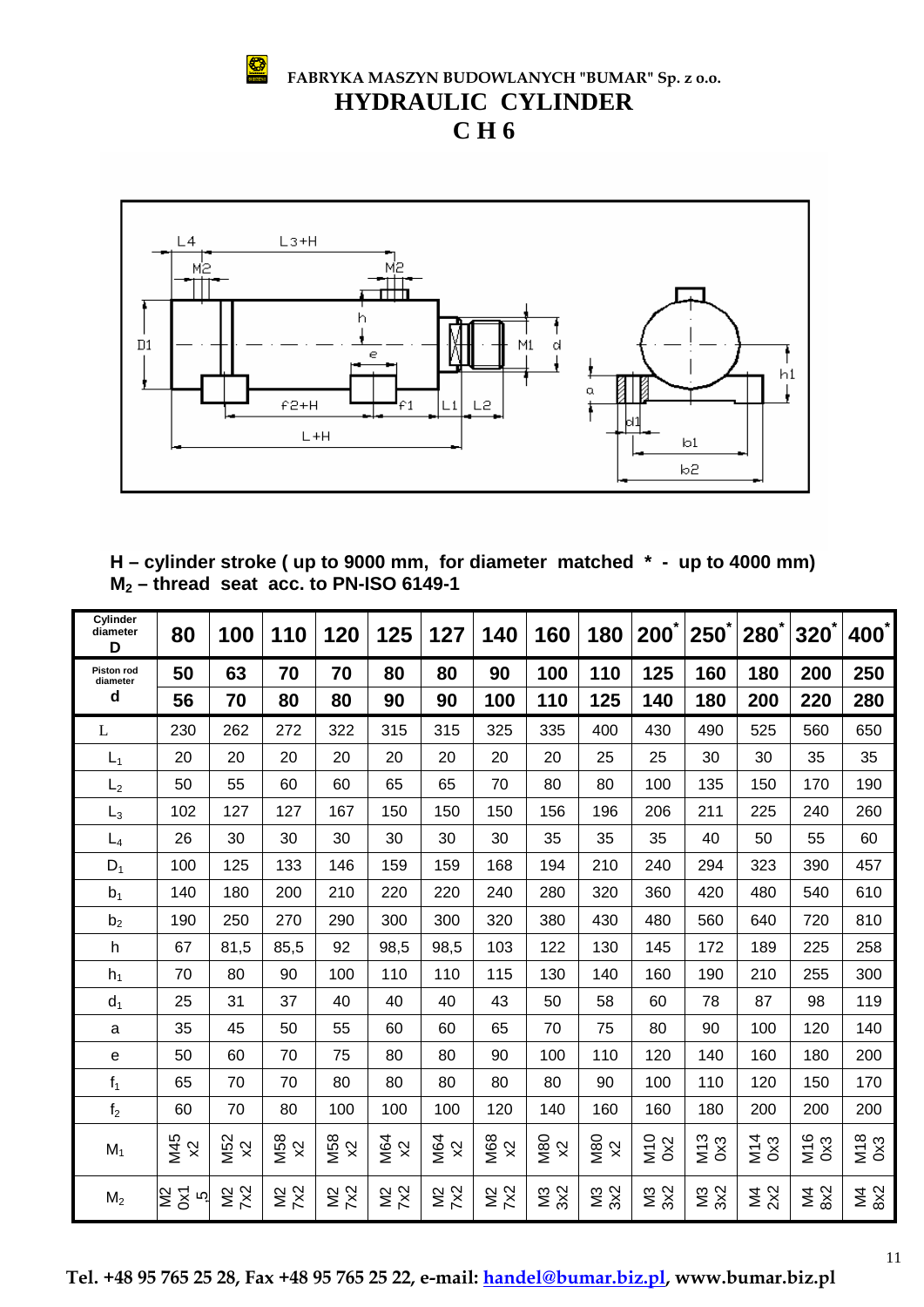$\circ$ 

 **FABRYKA MASZYN BUDOWLANYCH "BUMAR" Sp. z o.o. HYDRAULIC CYLINDER** 

**C H 7** 



**H – cylinder stroke ( up to 9000 mm, for diameter matched \* - up to 4000 mm)**   $M_2$  – thread seat acc. to PN-ISO 6149-1

| Cylinder<br>diameter<br>D          | 125   | 127   | 140   | 160   | 180   | 200*  | 250*  |
|------------------------------------|-------|-------|-------|-------|-------|-------|-------|
| <b>Piston rod</b><br>diameter<br>d | 100   | 101,6 | 120   | 140   | 160   | 180   | 200   |
| L                                  | 830   | 830   | 830   | 865   | 800   | 880   | 880   |
| $L_1$                              | 275   | 275   | 275   | 280   | 235   | 300   | 300   |
| L <sub>2</sub>                     | 75    | 75    | 75    | 75    | 80    | 120   | 140   |
| $D_1$                              | 159   | 159   | 160   | 190   | 219   | 240   | 294   |
| $d_1$ e8                           | 100   | 100   | 100   | 100   | 100   | 100   | 110   |
| d <sub>2</sub>                     | 60    | 60    | 90    | 90    | 100   | 110   | 120   |
| g                                  | 76    | 76    | 90    | 100   | 90    | 120   | 140   |
| b <sub>1</sub>                     | 195   | 195   | 210   | 216   | 240   | 290   | 360   |
| b <sub>2</sub>                     | 265   | 265   | 290   | 260   | 320   | 410   | 480   |
| a                                  | 194   | 194   | 210   | 220   | 260   | 290   | 360   |
| $\mathbf e$                        | 120   | 120   | 120   | 140   | 110   | 130   | 140   |
| $f_{\text{min}}$                   | 360   | 360   | 360   | 380   | 320   | 400   | 400   |
| M                                  | M27x2 | M27x2 | M27x2 | M27x2 | M33x2 | M33x2 | M33x2 |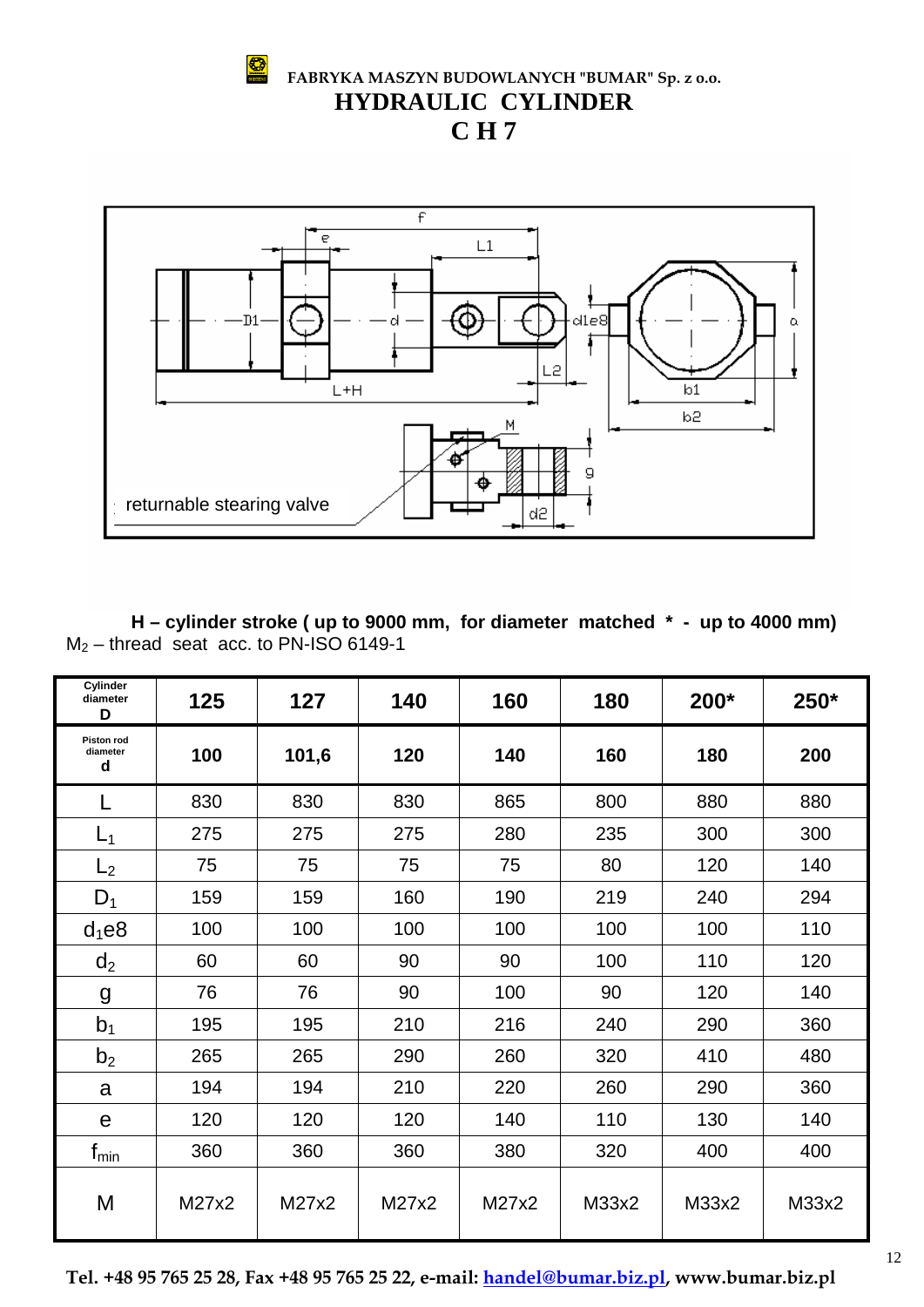## **FABRYKA MASZYN BUDOWLANYCH "BUMAR" Sp. z o.o. T E L E S C O P I C H Y D R A U L I C C Y L I N D E R S CHT [ ]**

#### CATALOGUE CARD SUBJECTS

- CHT1 one-sided action
- CHT2 double-sided action
- CHT3 double-sided action with uniform piston rod feed

#### TECHNICAL PARAMETERS

| - nominal pressure                      |                       |
|-----------------------------------------|-----------------------|
| for CHT1 type cylinders                 | - 4 MPa               |
| for CHT2 type cylinders                 |                       |
| - under a piston (move out)             | - 16 MPa              |
| - over a piston (move in)               | - 12 MPa              |
| for CHT3 type cylinders                 |                       |
| - under a piston (move out)             | - 25 MPa              |
| - over a piston (move in)               | - 30 MPa              |
| - max. piston move                      | $-0.5$ m/s            |
| - work range temperature                | - 253 ÷353 K          |
| - working liquid viscosity range        | $-9 + 300$ cSt        |
| - working liquid cleanness requirements | - 9 Kl. acc. NAS 1638 |
|                                         |                       |

DESIGNATION

| $CHT2 - 16/12 - 2 - 180/140 - 160/120 - 5715/5715 - 11430$ |  |
|------------------------------------------------------------|--|
| Series of types                                            |  |
| Pressure<br>Move out/Move in                               |  |
| Quantity of stages                                         |  |
| Inner cylinder diameter                                    |  |
| Outer piston rod diameter                                  |  |
| Piston's stroke for<br>each stage                          |  |
| <b>Total stroke</b>                                        |  |

There's possibility to manufacture telescopic cylinders with other strokes and working pressures.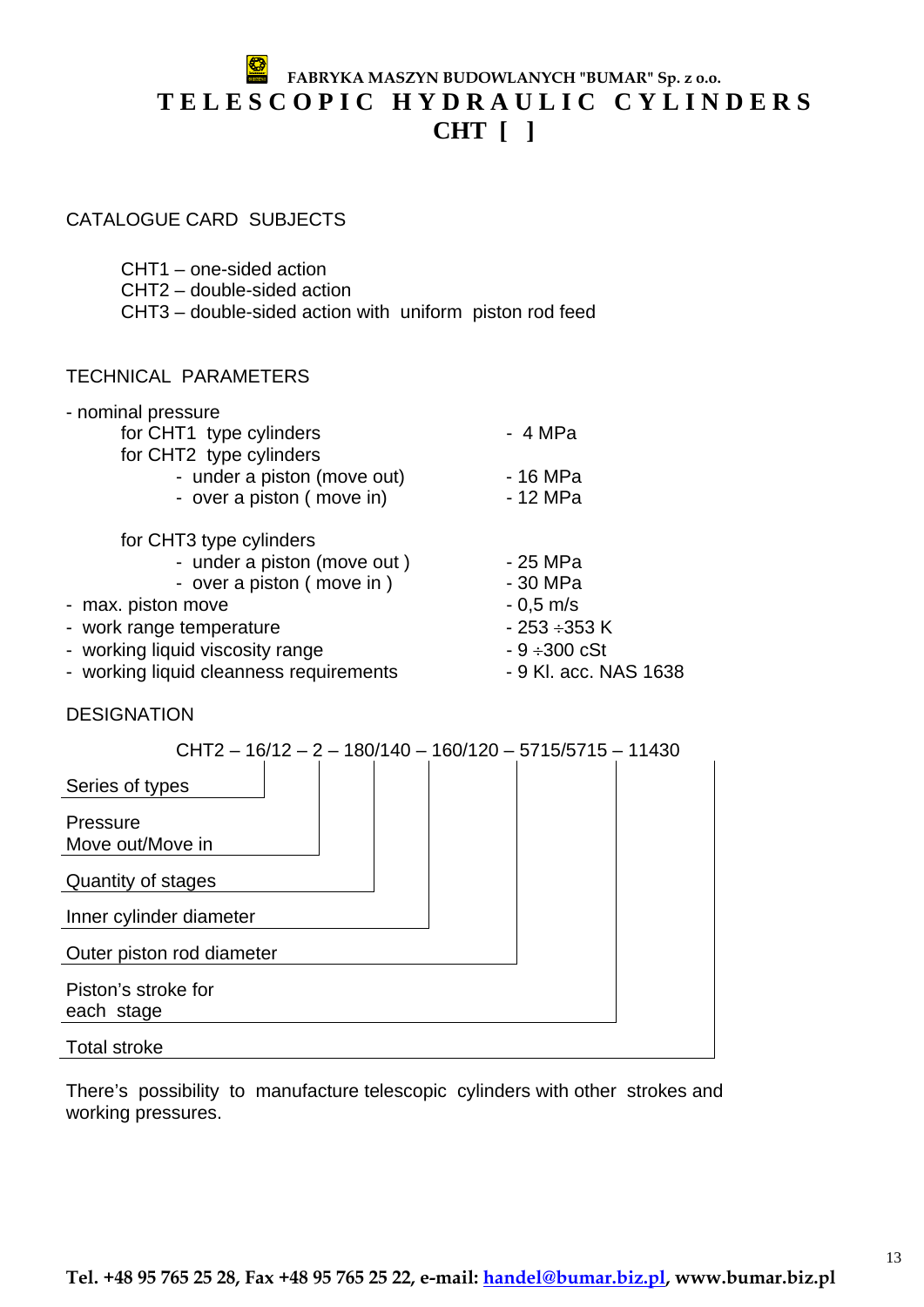S

 **FABRYKA MASZYN BUDOWLANYCH "BUMAR" Sp. z o.o. TELESCOPIC CYLINDER ONE-SIDED ACTION C H T 1** 



| <b>Inner cylinder</b><br>sleeve<br>diamaeter of each |       |                | Outer piston rod<br>diameter |       | Stage's strokes |                |                | Total<br>stroke  | $L_{min}$                               | M     |      |       |  |  |  |       |  |
|------------------------------------------------------|-------|----------------|------------------------------|-------|-----------------|----------------|----------------|------------------|-----------------------------------------|-------|------|-------|--|--|--|-------|--|
| stages                                               |       | of each stages |                              |       |                 |                |                | $L_{\text{max}}$ |                                         |       |      |       |  |  |  |       |  |
| $D_1$                                                | $D_2$ | $D_3$          | d <sub>1</sub>               | $d_2$ | $d_3$           | S <sub>1</sub> | S <sub>2</sub> | $S_3$            | $S_c$                                   |       |      |       |  |  |  |       |  |
|                                                      |       |                |                              |       |                 | 2177           | 2408           | 2365             |                                         | 3135  |      |       |  |  |  |       |  |
| 85                                                   |       |                |                              |       |                 |                |                |                  |                                         | 10085 |      |       |  |  |  |       |  |
|                                                      |       |                |                              |       |                 | 3150           | 3480           | 3420             | 6950<br>10050<br>10750<br>11300<br>8450 | 4191  |      |       |  |  |  |       |  |
|                                                      | 120   | 185            | 70                           | 100   | 140             |                |                |                  |                                         | 14241 |      |       |  |  |  |       |  |
|                                                      |       |                |                              |       |                 | 3346           | 3726           | 3845             |                                         | 4431  |      |       |  |  |  |       |  |
|                                                      |       |                |                              |       |                 |                |                |                  |                                         | 15181 |      |       |  |  |  |       |  |
|                                                      |       |                |                              |       |                 | 3540           | 3915           | 3845             |                                         | 4615  |      |       |  |  |  |       |  |
|                                                      |       |                |                              |       |                 |                |                |                  |                                         |       |      |       |  |  |  | 15915 |  |
|                                                      |       |                |                              |       |                 | 2490           | 2930           | 3030             |                                         | 5494  |      |       |  |  |  |       |  |
| 85                                                   | 120   | 185            | 70                           | 100   | 140             |                |                |                  | 13944                                   |       |      |       |  |  |  |       |  |
|                                                      |       |                |                              |       |                 | 4070           | 4505           |                  | 4425                                    | 13000 | 5195 | M48x2 |  |  |  |       |  |
|                                                      |       |                |                              |       |                 |                |                |                  |                                         | 18195 |      |       |  |  |  |       |  |
| 85                                                   | 120   |                | 70                           | 100   |                 | 3940           | 4360           |                  | 8300                                    | 4930  |      |       |  |  |  |       |  |
|                                                      |       |                |                              |       |                 |                |                |                  |                                         | 13230 |      |       |  |  |  |       |  |
|                                                      |       |                |                              |       |                 | 2890           | 2770           |                  | 5660                                    | 3615  |      |       |  |  |  |       |  |
| 85                                                   | 120   |                | 70                           | 100   |                 |                |                |                  |                                         | 9275  |      |       |  |  |  |       |  |
|                                                      |       |                |                              |       |                 | 3116           | 3494           |                  | 6610                                    | 4116  |      |       |  |  |  |       |  |
|                                                      |       |                |                              |       |                 |                |                |                  |                                         | 10725 |      |       |  |  |  |       |  |
|                                                      |       |                |                              |       |                 | 4140           | 4140           |                  | 8280                                    | 4796  |      |       |  |  |  |       |  |
| 100                                                  | 150   |                | 90                           | 120   |                 |                |                |                  |                                         | 13076 |      |       |  |  |  |       |  |
|                                                      |       |                |                              |       |                 | 3545           | 3545           |                  | 7090                                    | 4217  |      |       |  |  |  |       |  |
|                                                      |       |                |                              |       |                 |                |                | 11307            |                                         |       |      |       |  |  |  |       |  |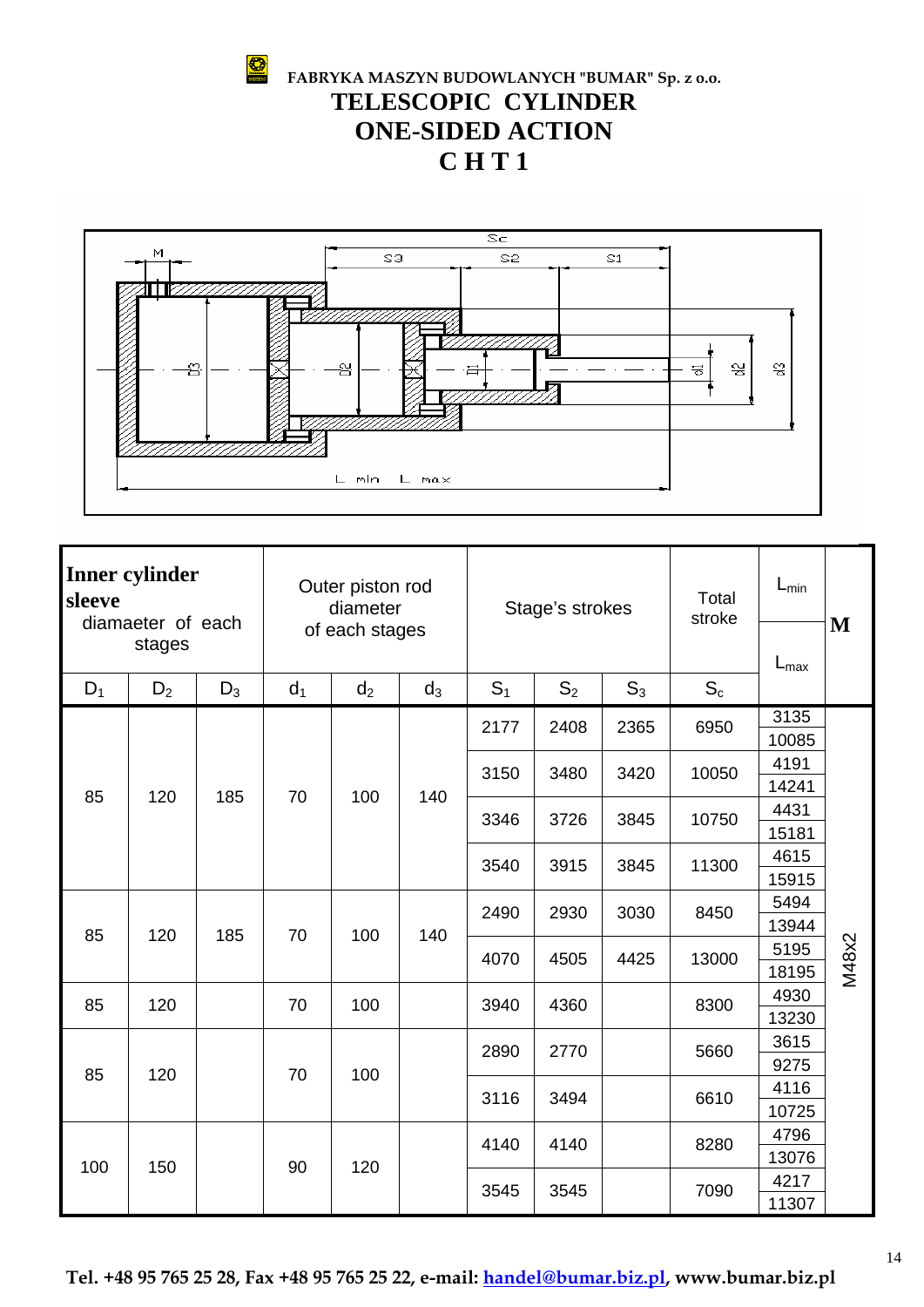



| Fastenning – clamping ring with pivot |                          |  |  |
|---------------------------------------|--------------------------|--|--|
|                                       | piston rod end with bolt |  |  |

| 욥<br>웜<br>옇<br>옇<br>뮹<br>L min<br>L max<br>Feed – by piston rod with returnable srearing valves.<br><b>Fastenning – clamping ring with pivot</b><br>piston rod end with bolt<br>Inner cylinder sleeve<br>Outer piston rod<br>$L_{min}$<br><b>Total</b><br><b>Stage's strokes</b><br>diamaeter of each<br>diameter |        |       |                |       |                |         |                  |  |  |  |  |
|-------------------------------------------------------------------------------------------------------------------------------------------------------------------------------------------------------------------------------------------------------------------------------------------------------------------|--------|-------|----------------|-------|----------------|---------|------------------|--|--|--|--|
|                                                                                                                                                                                                                                                                                                                   |        |       |                |       |                |         |                  |  |  |  |  |
|                                                                                                                                                                                                                                                                                                                   | stages |       | of each stages |       |                | stroke  |                  |  |  |  |  |
| $D_1$                                                                                                                                                                                                                                                                                                             | $D_2$  | $d_1$ | d <sub>2</sub> | $S_1$ | S <sub>2</sub> | $S_{C}$ | $L_{\text{max}}$ |  |  |  |  |
| 127                                                                                                                                                                                                                                                                                                               | 160    | 115   | 145            | 5715  | 5715           | 11430   | 6809             |  |  |  |  |
|                                                                                                                                                                                                                                                                                                                   |        |       |                |       |                |         | 18239            |  |  |  |  |
| 140                                                                                                                                                                                                                                                                                                               | 180    | 120   | 160            | 5715  | 5715           | 11430   | 6809             |  |  |  |  |
|                                                                                                                                                                                                                                                                                                                   |        |       |                |       |                |         | 18239            |  |  |  |  |
| 140                                                                                                                                                                                                                                                                                                               | 180    | 120   | 160            | 7520  | 7520           | 15040   | 8755<br>23795    |  |  |  |  |
|                                                                                                                                                                                                                                                                                                                   |        |       |                |       |                |         | 9255             |  |  |  |  |
| 140                                                                                                                                                                                                                                                                                                               | 180    | 120   | 160            | 8020  | 8020           | 16040   | 25295            |  |  |  |  |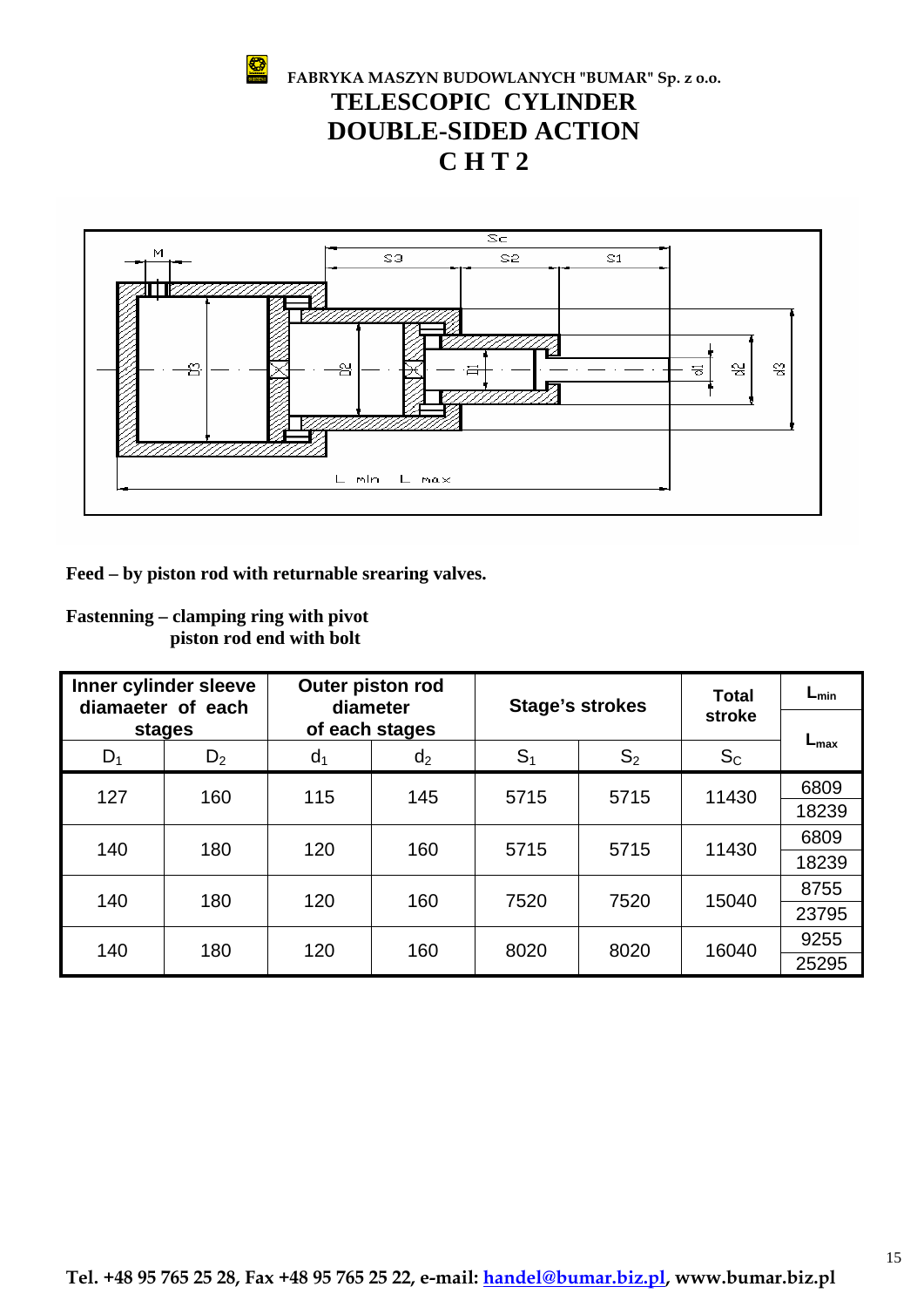#### ♔ **FABRYKA MASZYN BUDOWLANYCH "BUMAR" Sp. z o.o. T E L E S C O P I C C Y L I N D E R S**

## **C H T 3**



H – Cylinder stroke (H<sub>1</sub> + H<sub>2</sub>) **M – Thread seat acc. to DIN 3852** 

| Cylinder diameter<br>$D_1/D_2$ | 110/165,3 |  |
|--------------------------------|-----------|--|
| $D_3$                          | 183       |  |
| d <sub>1</sub>                 | 95        |  |
| $d_2$                          | 127       |  |
| $L_1$                          | 199       |  |
| L <sub>2</sub>                 | 376       |  |
| $L_3$                          | 71        |  |
|                                | 7686      |  |
| H                              | 14123     |  |
| $H_1$                          | 7123      |  |
| H <sub>2</sub>                 | 7000      |  |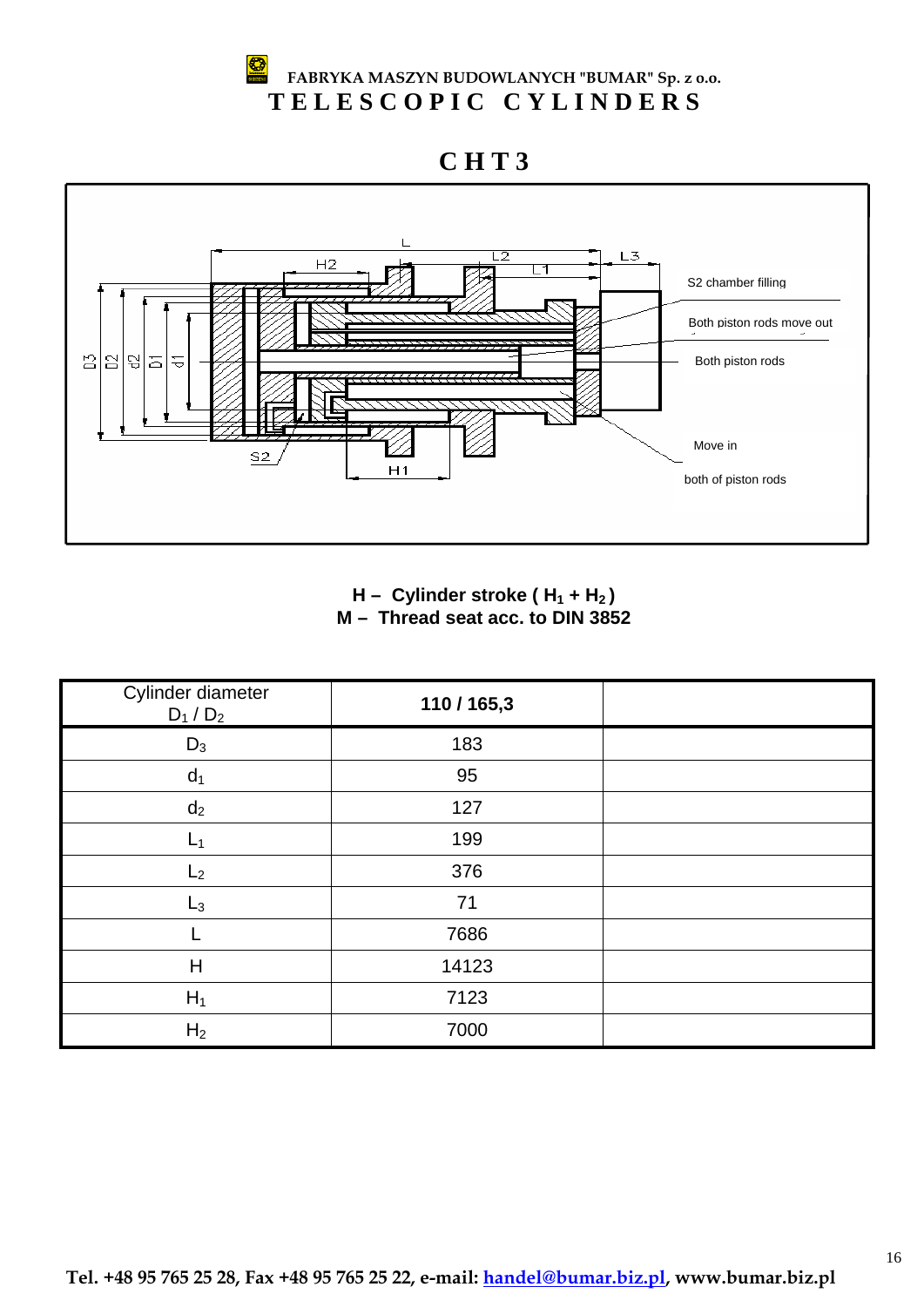## **FABRYKA MASZYN BUDOWLANYCH "BUMAR" Sp. z o.o. H Y D R A U L I C C Y L I N D E R**  WITH TWO-SIDED PISTON ROD **CHDT [ ]**

#### CATALOGUE CARD SUBJECTS

Catalogue card include the following cylinder's types

CHDT1 - fastenning with lugs

#### TECHNICAL PARAMETERS

| - nominal pressure       |          |
|--------------------------|----------|
| for CHDT1 type cylinders | - 20 MPa |

- max. piston move  $-0.5$  m/s
- work range temperature 253 ÷353 K
- working liquid viscosity range  $-9 + 300 \text{ cSt}$
- working liquid cleanness requirements 9 Kl. acc. NAS 1638
- 
- 
- 

DESIGNATION

| $CHDT2 - 35 - 145 - 120/100 - 360$  |  |  |
|-------------------------------------|--|--|
| Series of types                     |  |  |
| Nominal pressure                    |  |  |
| Inner cylinder diameter             |  |  |
| Outer piston rod diameter           |  |  |
| Stroke of each two-sided piston rod |  |  |

There's possibility to manufacture telescopic cylinders with other strokes and working pressures.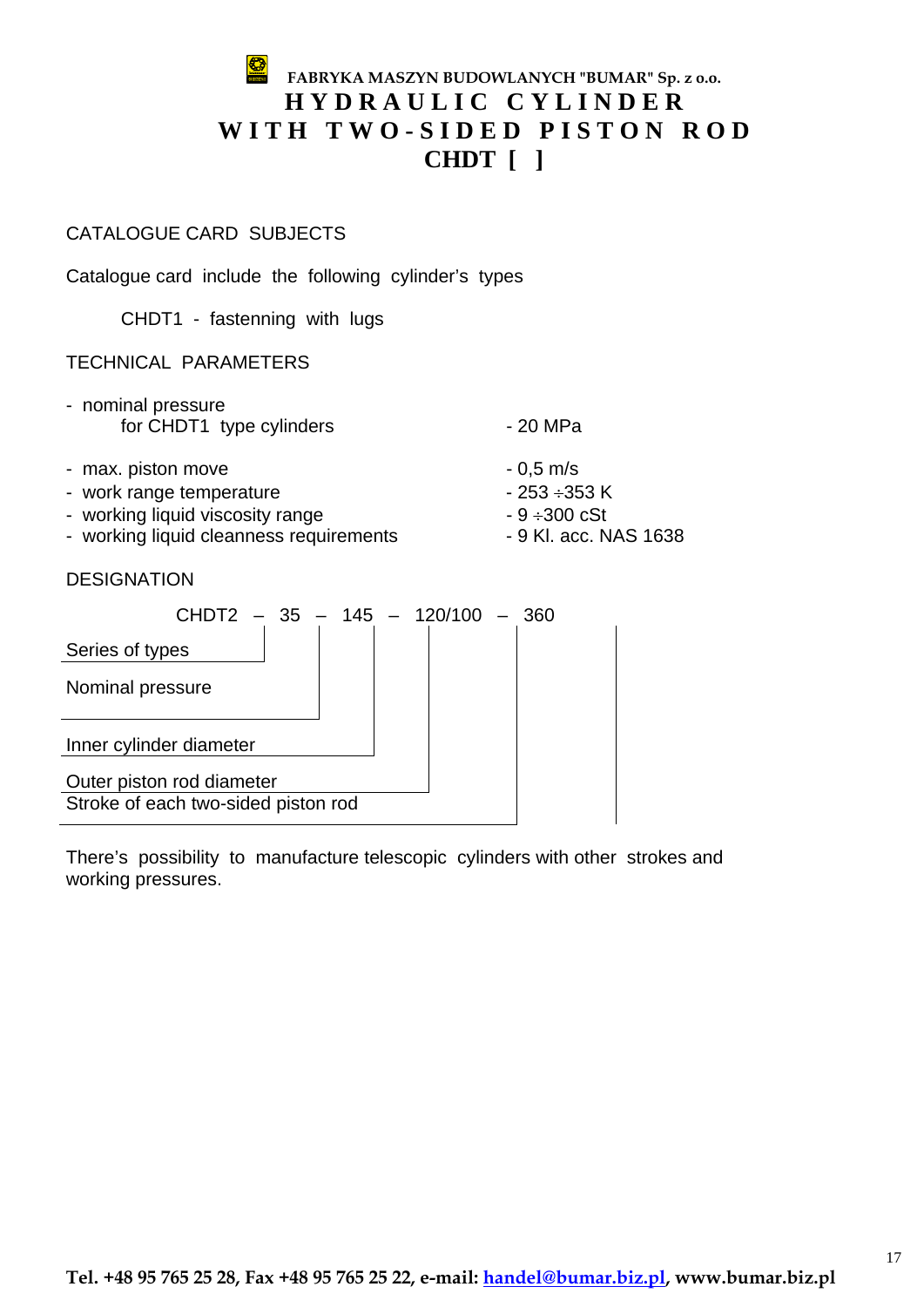#### S **FABRYKA MASZYN BUDOWLANYCH "BUMAR" Sp. z o.o. H Y D R A U L I C C Y L I N D E R**  WITH TWO-SIDED PISTON ROD **C H D T 1**



**H – cylinder stroke M1 – thread seat acc. to DIN 3852** 

| <b>Cylinder</b><br>diameter<br>D   | 140    | 175    | 175    | 200    |
|------------------------------------|--------|--------|--------|--------|
| <b>Piston rod</b><br>diameter<br>d | 100    | 125    | 125    | 140    |
| $\mathbf{H}$                       | 2x210  | 2x175  | 2x195  | 2x195  |
| L                                  | 1440   | 1725   | 1725   | 1727   |
| $L_1$                              | 379    | 442,5  | 442,5  | 442,5  |
| $D_1$                              | 160    | 200    | 200    | 245    |
| d <sub>1</sub>                     | 40     | 60     | 60     | 70     |
| b <sub>1</sub>                     | 210    | 280    | 280    | 280    |
| b <sub>2</sub>                     | 260    | 340    | 340    | 340    |
| f                                  | 682    | 840    | 840    | 840    |
| $h_1$                              | 93     |        | 105    | 105    |
| $M_1$                              | G 3/4" | G 3/4" | G 3/4" | G 3/4" |
| M <sub>2</sub>                     | M24x2  | M27x2  | M27x2  | M27x2  |

**Tel. +48 95 765 25 28, Fax +48 95 765 25 22, e-mail: handel@bumar.biz.pl, www.bumar.biz.pl**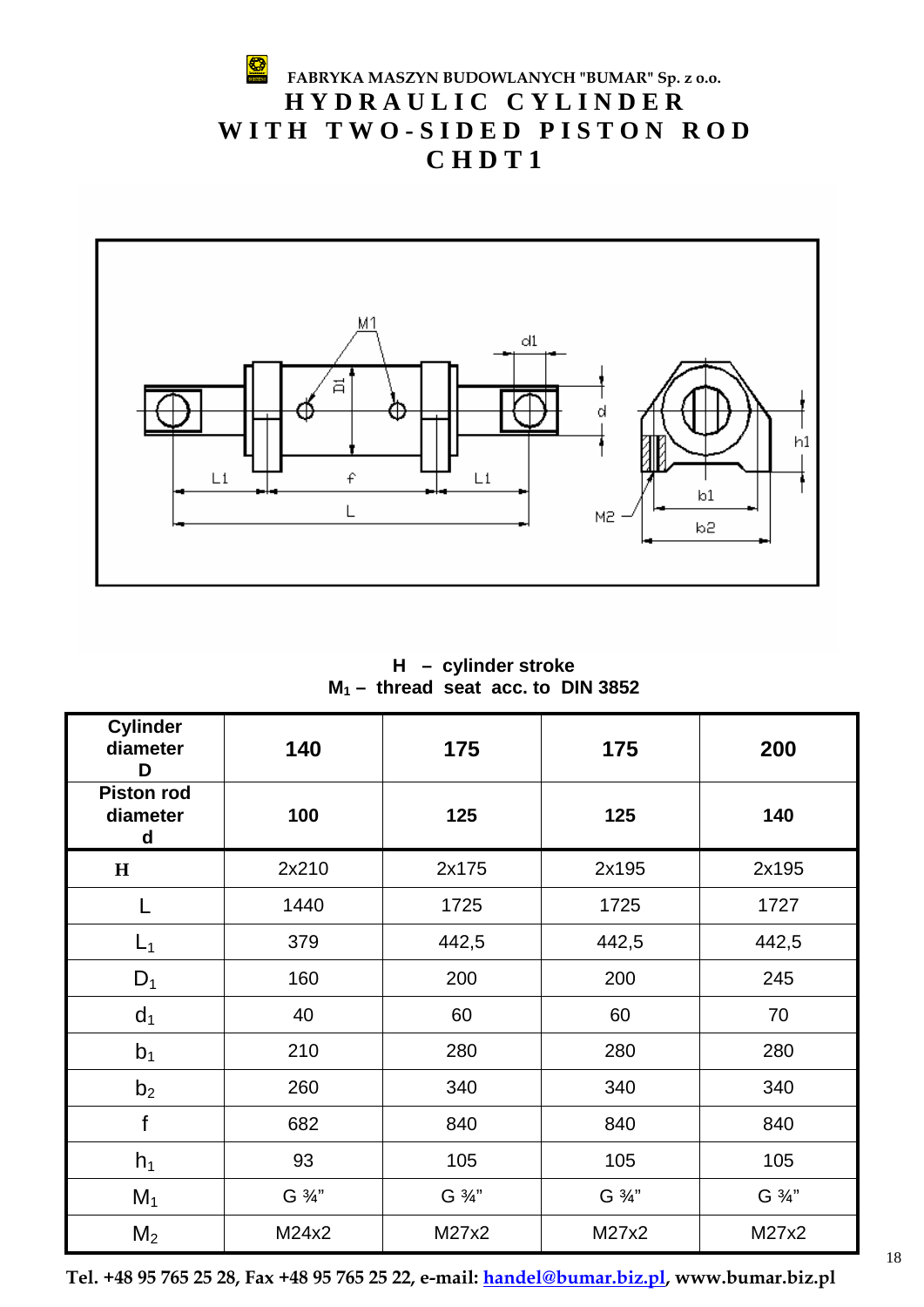## **FABRYKA MASZYN BUDOWLANYCH "BUMAR" Sp. z o.o.** PLUNGER HYDRAULIC CYLINDERS **CHN [ ]**

#### CATALOGUE CARD SUBJECTS

CHN – plunger hydraulic cylinders one-sided action

#### TECHNOLIGIC PARAMETERS

- nominal pressure  $-4$  MPa
- max. piston move  $-0.5$  m/s
- work range temperature 253 ÷353 K
- working liquid viscosity range  $-9 \div 300 \text{ cSt}$
- working liquid cleanness requirements 9 Kl. acc. NAS 1638

#### DESIGNATION



There's possibility to manufacture telescopic cylinders with other strokes and working pressures.

#### **Tel. +48 95 765 25 28, Fax +48 95 765 25 22, e-mail: handel@bumar.biz.pl, www.bumar.biz.pl**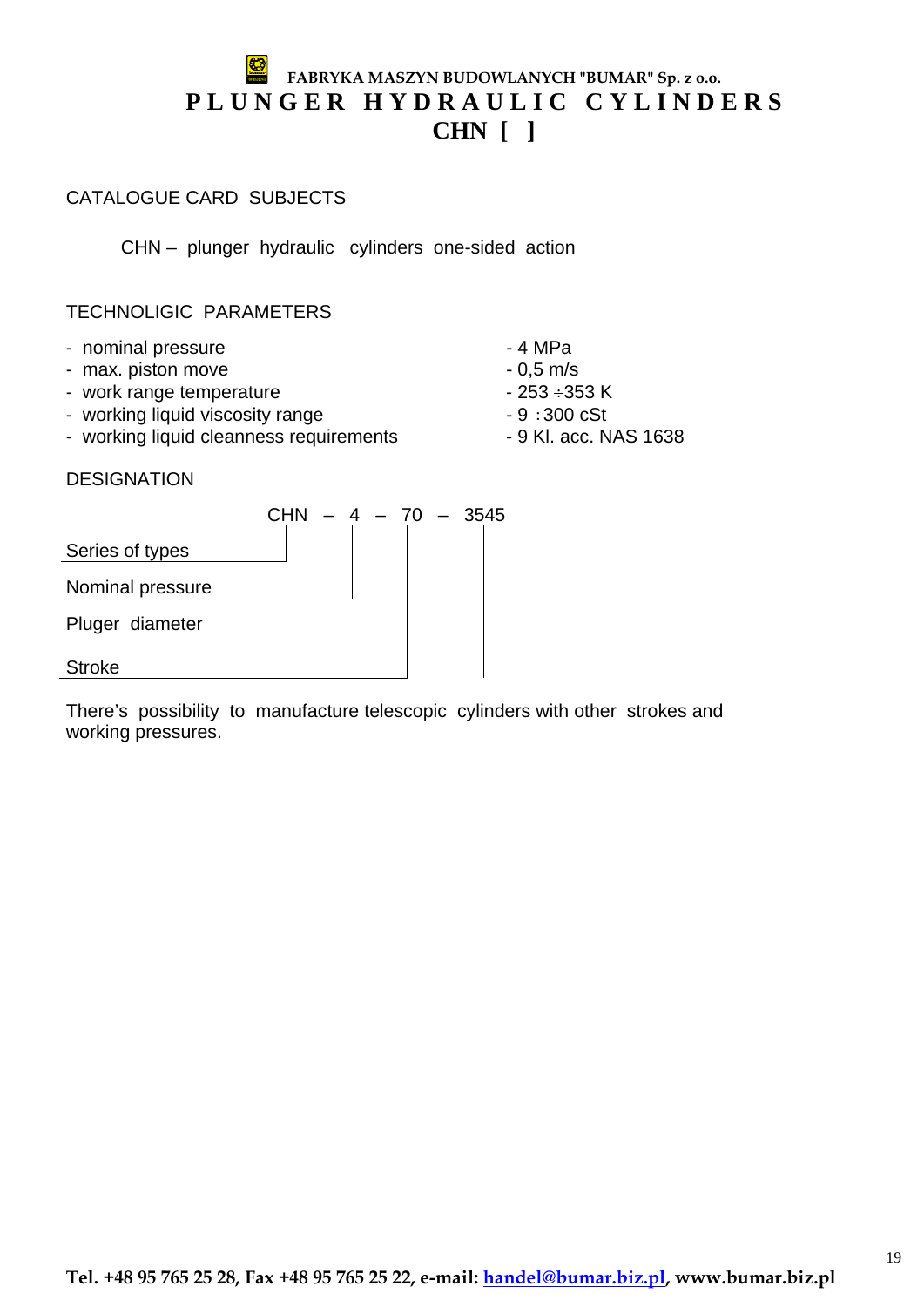#### ₩ **FABRYKA MASZYN BUDOWLANYCH "BUMAR" Sp. z o.o.** PLUNGER HYDRAULIC CYLINDER CHN



#### **M – thread seat acc. to PN-ISO 6149-1**

| Plunger diameter          | <b>Stroke</b>  | $L_{\underline{min}}$ | M       |
|---------------------------|----------------|-----------------------|---------|
| $\mathsf{d}_{\mathsf{n}}$ | $\mathbb{S}_n$ | $L_{\frac{max}{}}$    |         |
|                           | 2650           | 3055                  |         |
|                           |                | 5705                  |         |
| 50                        | 3850           | 4154                  | M22x1,5 |
|                           |                | 8004                  |         |
|                           | 3895           | 4199                  |         |
|                           |                | 8094                  |         |
| $\bf 70$                  | 3545           | 3811                  | M42x2   |
|                           |                | 7356<br>3920          |         |
|                           | 3665           | 7585                  |         |
|                           |                |                       |         |
|                           | 3730           | 3985                  |         |
|                           |                | 7715                  |         |
|                           | 3755           | 4010                  |         |
|                           |                | 7765                  |         |
|                           | 4190           | 4445                  |         |
| 100                       |                | 8635                  |         |
|                           | 4230           | 4485                  |         |
|                           |                | 8715                  |         |
|                           | 5545           | 5800                  | M48x2   |
|                           |                | 11345                 |         |
|                           | 6955           | 7210                  |         |
|                           |                | 14165                 |         |
|                           | 7030           | 7285                  |         |
|                           |                | 14315                 |         |
|                           |                | 5814                  |         |
|                           | 5190           | 11004                 |         |
|                           |                | 7459                  |         |
| 120                       | 6835           | 14294                 |         |
|                           |                | 7632                  |         |
|                           | 7055           | 14687                 |         |